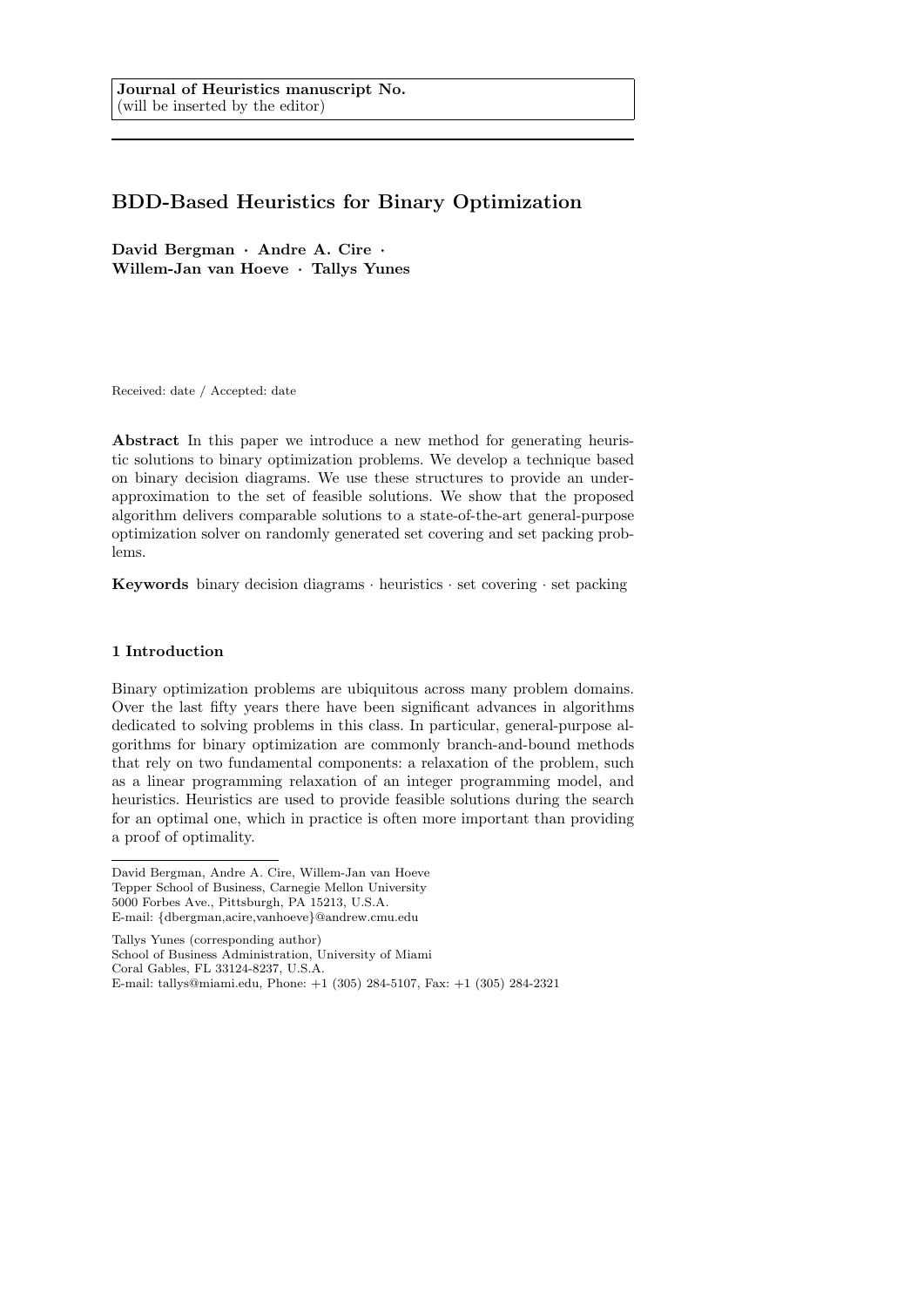Much of the research effort dedicated to developing heuristics for binary optimization has primarily focused on specific combinatorial optimization problems; this includes, e.g., the set covering problem (Caprara et al, 1998) and the maximum clique problem (Grosso et al, 2008; Pullan et al, 2011). In contrast, general-purpose heuristics have received much less attention in the literature. The vast majority of the general techniques are embodied in integer programming technology, such as the *feasibility pump* (Fischetti et al, 2005) and the *pivot, cut, and dive* heuristic (Eckstein and Nediak, 2007). A survey of heuristics for integer programming is presented by Glover and Laguna (1997a,b) and Berthold (2006). Local search methods for general binary problems can also be found in Aarts and Lenstra (1997) and Bertsimas et al (2013).

We introduce a new general-purpose method for obtaining a set of feasible solutions for binary optimization problems. Our method is based on an under-approximation of the feasible solution set using binary decision diagrams (BDDs). BDDs are compact graphical representations of Boolean functions (Akers, 1978; Lee, 1959; Bryant, 1986), originally introduced for applications in circuit design and formal verification (Hu, 1995; Lee, 1959). They have been recently used for a variety of purposes in combinatorial optimization, including post-optimality analysis (Hadzic and Hooker, 2006, 2007), cut generation in integer programming (Becker et al, 2005), and 0-1 vertex and facet enumeration (Behle and Eisenbrand, 2007). The techniques presented here can also be readily applied to arbitrary discrete problems using *multi-valued decision diagrams* (MDDs), a generalization of BDDs for discrete-valued functions.

Our method is a counterpart of the concept of *relaxed* MDDs, recently introduced by Andersen et al (2007) as an over-approximation of the feasible set of a discrete constrained problem. The authors used relaxed MDDs for the purpose of replacing the typical domain store relaxation used in constraint programming by a richer data structure. They found that relaxed MDDs drastically reduce the size of the search tree and allow much faster solution of problems with multiple all-different constraints, which are equivalent to graph coloring problems. Analogous methods were applied to other types of constraints in Hadzic et al (2008) and Hoda et al (2010).

Using similar techniques, Bergman et al (2011) proposed the use of *relaxed BDDs* to derive relaxation bounds for binary optimization problem. The authors developed a general top-down construction method for relaxed BDDs and reported good results for structured set covering instances. Relaxed BDDs were also applied in the context of the maximum independent set problem, where the ordering of the variables in the BDD were shown to have a significant bearing on the effectiveness of the relaxation it provides (Bergman et al, 2012).

We use BDDs to provide heuristic solutions, rather than relaxation bounds. Our main contributions include:

- 1. Introducing a new heuristic for binary optimization problems;
- 2. Discussing the necessary ingredients for applying the heuristic to specific classes of problems;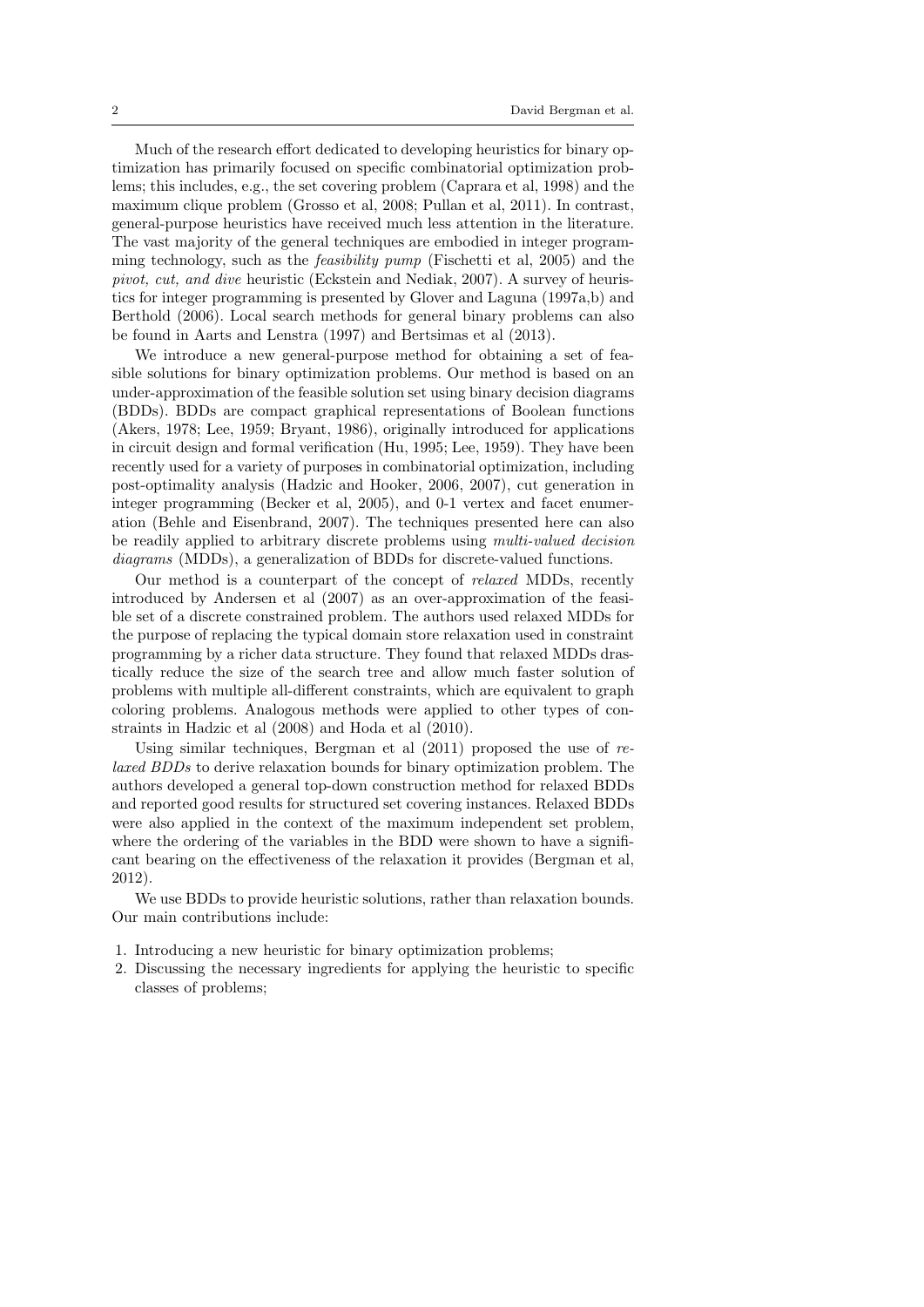3. Providing an initial computational evaluation of the heuristic on the wellstudied set covering and set packing problems. We show that, on a set of randomly generated instances, the solutions produced by our algorithm are comparable to those obtained with state-of-the-art integer programming optimization software (CPLEX).

The remainder of the paper is organized as follows. We begin by defining BDDs in Section 2. Section 3 describes how to generate and use BDDs to exactly represent the set of feasible solutions to a problem. Section 4 details how the algorithm in Section 3 can be modified to provide an under-approximation of the feasible set and to deliver a set of solutions to a problem. We discuss the application of the algorithm to two problem classes in Section 5. Section 6 presents computational experiments.

### **2 Binary Decision Diagrams**

*Binary optimization problems* (BOPs) are specified by a set of binary variables  $X = \{x_1, \ldots, x_n\}$ , an objective function  $f: \{0, 1\}^n \to \mathbb{R}$  to be minimized, and a set of *m* constraints  $C = \{C_1, \ldots, C_m\}$ , which define relations among the problem variables. A *solution* to a BOP *P* is an assignment of values 0 or 1 to each of the variables in *X*. A solution is *feasible* if it satisfies all the constraints in *C*. The set of feasible solutions of *P* is denoted by  $Sol(P)$ . A solution  $x^*$  is *optimal* for *P* if it is feasible and satisfies  $f(x^*) \leq f(\tilde{x})$  for all  $\tilde{x} \in Sol(P)$ .

A *binary decision diagram* (BDD)  $B = (U, A)$  for a BOP P is a layered directed acyclic multi-graph that encodes a set of solutions of *P*. The nodes *U* are partitioned into  $n+1$  layers,  $L_1, L_2, \ldots, L_{n+1}$ , where we let  $\ell(u)$  be the layer index of node *u*. Layers  $L_1$  and  $L_{n+1}$  consist of single nodes; the root *r* and the terminal *t*, respectively. The *width* of layer *j* is given by  $\omega_i = |L_i|$ , and the *width* of *B* is  $\omega(B) = \max_{i \in \{1, 2, ..., n\}} \omega_i$ . The *size* of *B*, denoted by *|B|*, is the number of nodes in *B*.

Each arc  $a \in A$  is directed from a node in some layer *j* to a node in the adjacent layer  $j + 1$ , and has an associated *arc-domain*  $d_a \in \{0, 1\}$ . The arc *a* is called a *1-arc* when  $d_a = 1$  and a *0-arc* when  $d_a = 0$ . For any two arcs  $a, a'$ directed out of a node  $u, d_a \neq d_{a'}$ , so that the maximum out-degree of a node in a BDD is 2, with each arc having a unique arc-domain. Given a node *u*, we let  $a_0(u)$  be the 0-arc directed out of *u* (if it exists) and  $b_0(u)$  be the node in  $L_{\ell(u)+1}$  at its opposite end, and similarly for  $a_1(u)$  and  $b_1(u)$ .

A BDD *B* represents a set of solutions to *P* in the following way. An arc *a* directed out of a node *u* represents the assignment  $x_{\ell(u)} = d_a$ . Hence, for two nodes *u*, *u'* with  $\ell(u) < \ell(u')$ , a directed path *p* from *u* to *u'* along arcs  $a_{\ell(u)}, a_{\ell(u)+1}, \ldots, a_{\ell(u')-1}$  corresponds to the assignment  $x_j = d_{a_j}, j =$  $\ell(u), \ell(u) + 1, \ldots, \ell(u') - 1$ . In particular, an  $r$ -*t* path  $p = (a_1, \ldots, a_n)$  corresponds to a solution  $x^p$ , where  $x_j^p = d_{a_j}$  for  $j = 1, \ldots, n$ . The set of solutions represented by a BDD *B* is denoted by  $Sol(B) = \{x^p | p \text{ is an } r-t \text{ path}\}.$  An *exact* BDD *B* for *P* is any BDD for which  $Sol(B) = Sol(P)$ .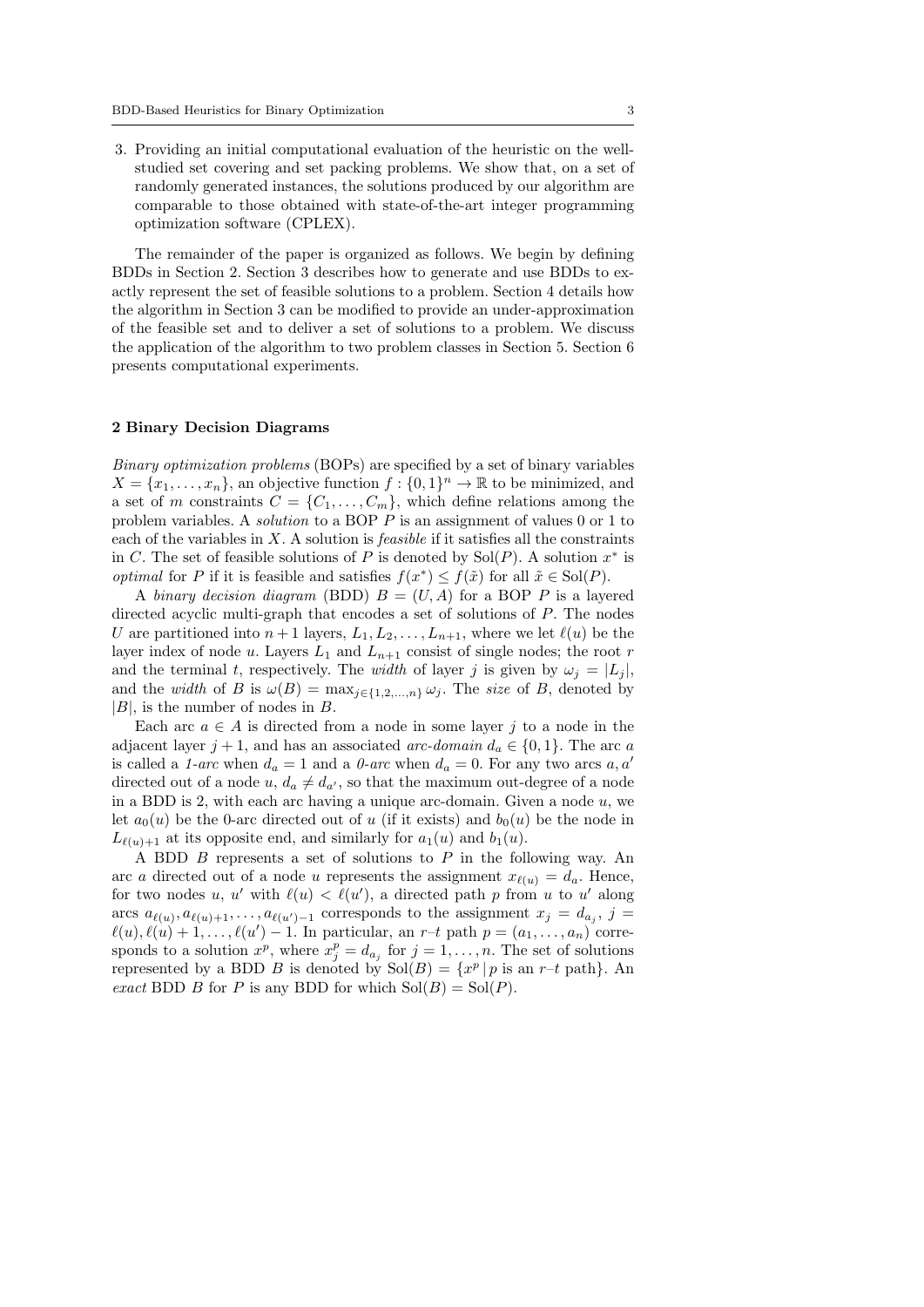For two nodes  $u, u' \in U$  with  $\ell(u) < \ell(u')$ , let  $B_{u,u'}$  be the BDD induced by the nodes that belong to some directed path between *u* and *u ′* . In particular,  $B_{r,t} = B$ . A BDD is called *reduced* if  $Sol(B_{u,u'})$  is unique for any two nodes *u*,  $u'$  of *B*. The reduced BDD *B* is unique when the variable ordering is fixed, and therefore the most compact representation in terms of size for that ordering (Wegener, 2000).

Finally, for a large class of objective functions, e.g. additively separable functions, optimizing over the solutions represented by a BDD *B* can be reduced to finding a shortest path in *B*. For example, given a real cost vector *c* and a linear objective function  $c^T x$ , we can associate an *arc-cost*  $c(u, v) = c_{\ell(u)} d_{u,v}$  with each arc  $a = (u, v)$  in the BDD. This way, a shortest  $r-t$  path corresponds to a minimum cost solution in  $Sol(B)$ . If *B* is exact, then this shortest path corresponds to an optimal solution for *P*.

*Example 1* Consider the following BOP *P*.

minimize 
$$
-2x_1 - 3x_2 - 5x_3 - x_4 - 3x_5
$$
  
subject to  $2x_1 + 2x_2 + 3x_3 + 3x_4 + 2x_5 \le 5$   
 $x_j \in \{0, 1\}, \ j = 1, ..., 5$ 

Figure 1 shows an exact reduced BDD for *P*. The 0-arcs are represented by dashed lines, while the 1-arcs are represented by solid lines. There are 13 paths in the BDD, which correspond to the 13 feasible solutions of this BOP. Assigning arc costs of 0 to all of the 0-arcs and the cost coefficient of  $x_j$  to the 1-arcs on layer  $j, j = 1, \ldots, 5$ , the two shortest paths in the BDD correspond to the solutions  $(0, 1, 1, 0, 0)$  and  $(0, 0, 1, 0, 1)$ , both optimal solutions for *P*.

### **3 Exact BDDs**

An exact reduced BDD  $B = (U, A)$  for a BOP P can be interpreted as a compact search tree for *P*, where infeasible leaf nodes are removed, isomorphic subtrees are superimposed, and the feasible leaf nodes are merged into *t*. In principle, *B* can be obtained by first constructing the branching tree for *P* and reducing it accordingly, which is impractical for our purposes.

We present here an efficient top-down algorithm for constructing an exact BDD *B* for *P*. It relies on problem-dependent information for merging BDD nodes and thus reducing its size. If this information satisfies certain conditions, the resulting BDD is reduced. The algorithm is a *top-down* procedure since it proceeds by compiling the layers of *B* one-by-one, where layer  $L_{i+1}$  is constructed only after layers  $L_1, \ldots, L_j$  are completed.

We first introduce some additional definitions. Let  $x' = (x'_1, \ldots, x'_j), j < n$ , be a *partial solution* that assigns a value to variables  $x_1, \ldots, x_j$ . We define

$$
F(x') = \{x'' \in \{0, 1\}^{n-j} \mid x = (x', x'')
$$
 is feasible for P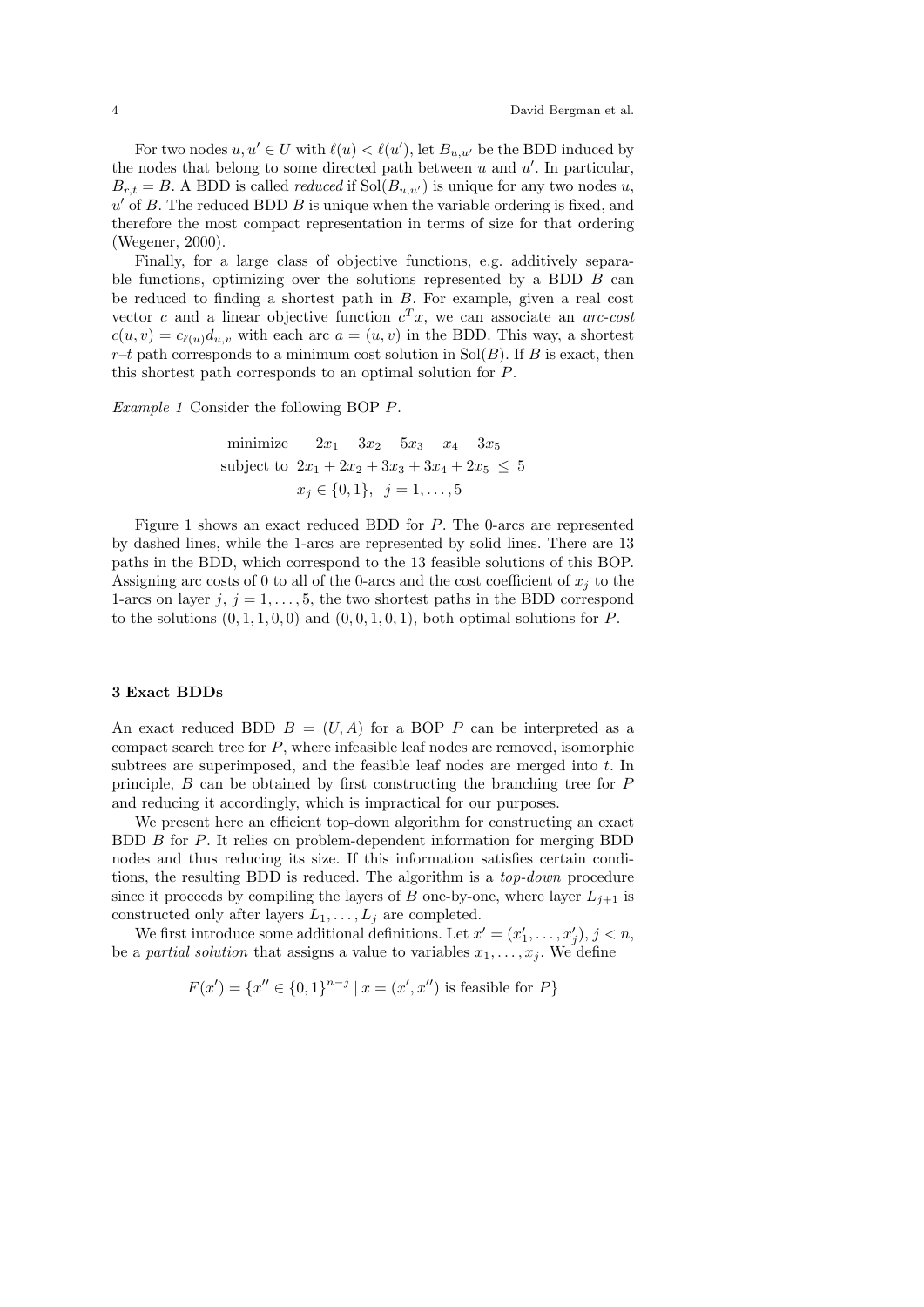

Fig. 1: Reduced BDD for the BOP in Example 1.

as the set of *feasible completions* of *x ′* . We say that two distinct partial solutions  $x^1, x^2$  on variables  $x_1, \ldots, x_j$  are *equivalent* if  $F(x^1) = F(x^2)$ .

The algorithm requires a method for establishing when two partial solutions are necessarily equivalent. If this is possible, then the last nodes  $u, u'$  of the BDD paths corresponding to these partial solutions can be merged into a single node, since  $B_{u,t}$  and  $B_{u',t}$  are the same. To this end, with each partial solution  $x'$  of dimension *k* we associate a *state function*  $\mathbf{s}: \{0,1\}^k \to S$ , where *S* is a problem-dependent *state space*. The state of *x ′* corresponds to the information necessary to determine if *x ′* is equivalent to any other partial solution on the same set of variables.

Formally, let  $x^1, x^2$  be partial solutions on the same set of variables. We say that the function  $\mathbf{s}(x)$  is *sound* if  $\mathbf{s}(x^1) = \mathbf{s}(x^2)$  implies that  $F(x^1) = F(x^2)$ , and we say that s is *complete* if the converse is also true. The algorithm requires only a sound state function, but if s is complete, the resulting BDD will be reduced.

For simplicity of exposition, we further assume that it is possible to identify when a partial solution  $x'$  cannot be completed to a feasible solution, i.e.  $F(x') = \emptyset$ . It can be shown that this assumption is not restrictive, but rather makes for an easier exposition of the algorithm. We write  $\mathbf{s}(x') = \hat{0}$  to indicate that  $x'$  cannot be completed into a feasible solution. If  $x$  is a solution to  $P$ , we write  $\mathbf{s}(x) = \emptyset$  if x is feasible and  $\mathbf{s}(x) = \hat{0}$  otherwise.

We now extend the definition of state functions to nodes of the BDD *B*. Suppose that **s** is a complete state function and *B* is an exact (but not necessarily reduced) BDD. For any node *u*, the fact that *B* is exact implies that any two partial solutions  $x^1, x^2 \in Sol(B_{r,u})$  have the same feasible completions, i.e.  $F(x^1) = F(x^2)$ . Since **s** is complete, we must have  $s(x^1) = s(x^2)$ . We hence-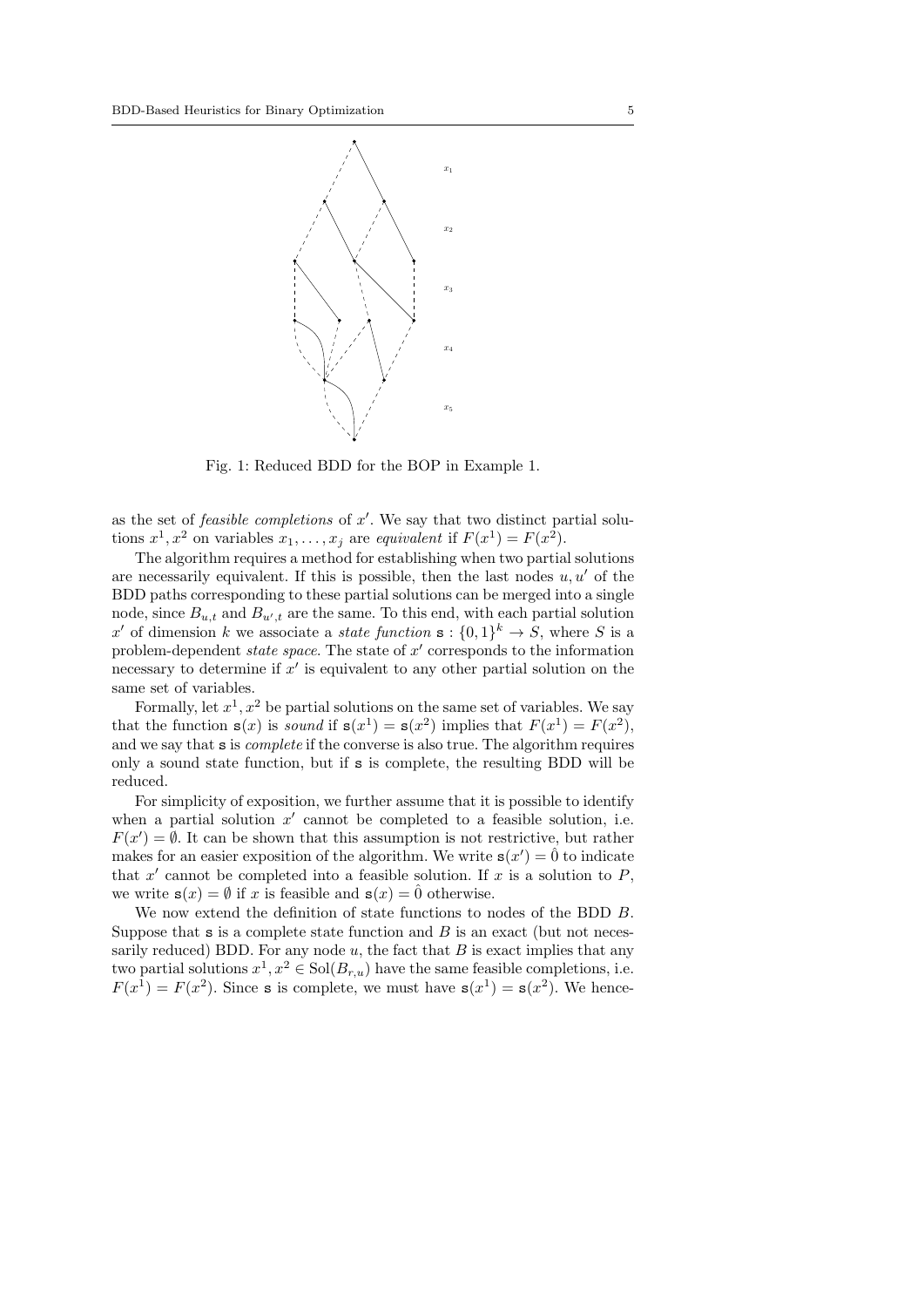**Algorithm 1** Exact BDD Compilation

|     | 1: Create node r with $s(r) = s_0$                                     |
|-----|------------------------------------------------------------------------|
|     | 2: $L_1 = \{r\}$                                                       |
|     | 3: for $j = 1$ to n do                                                 |
| 4:  | $L_{i+1} = \emptyset$                                                  |
|     | 5: for all $u \in L_i$ do                                              |
| 6:  | for all $d \in \{0,1\}$ do                                             |
| 7.  | $\mathbf{s}_{\text{new}} := \text{update}(\mathbf{s}(u), d)$           |
| 8:  | if $s_{new} \neq 0$ then                                               |
| 9:  | if $\exists u' \in L_{i+1}$ with $s(u') = s_{\text{new}}$ then         |
| 10: | $b_d(u) = u'$                                                          |
| 11: | else                                                                   |
| 12: | Create node $u_{\text{new}}$ with $s(u_{\text{new}}) = s_{\text{new}}$ |
| 13: | $b_d(u) = u_{\text{new}}$                                              |
| 14: | $L_{i+1} \leftarrow L_{i+1} \cup u_{\text{new}}$                       |
|     |                                                                        |

forth define the state of a node *u* as  $\mathbf{s}(u) = \mathbf{s}(x)$  for any  $x \in Sol(B_{r,u})$ , which is therefore uniquely defined for a complete function s.

We also introduce a function update :  $S \times \{0,1\} \rightarrow S$ . Given a partial solution *x'* on variables  $x_1, \ldots, x_j, j \leq n$ , and a domain value  $d \in \{0, 1\}$ , the function  $update(s(x'), d)$  maps the state of x' to the state of the partial solution obtained when  $x'$  is appended with *d*,  $s((x', d))$ . This function is similarly extended to nodes:  $update(s(u), d)$  represents the state of all partial solutions in  $Sol(B_{r,u})$  extended with value *d* for a node *u*.

The top-down compilation procedure is presented in Algorithm 1. We start by setting  $L_1 = \{r\}$  and  $s(r) = s_0$ , where  $s_0$  is an initial state appropriately defined for the problem. Now, having constructed layers  $L_1, \ldots, L_j$ , we create layer  $L_{j+1}$  in the following way. For each node  $u \in L_j$  and for  $d \in \{0,1\}$ , let  $s_{\text{new}} = \text{update}(s(u), d)$ . If  $s_{\text{new}} = \hat{0}$  we do not create arc  $a_d(u)$ . Otherwise, if there exists some  $u' \in L_{j+1}$  with  $\mathbf{s}(u') = \mathbf{s}_{\text{new}}$ , we set  $b_d(u) = u'$ ; if such a node does not exist, we create node  $u_{\text{new}}$  with  $\mathbf{s}(u_{\text{new}}) = \mathbf{s}_{\text{new}}$  and set  $b_d(u) = u_{\text{new}}$ .

*Example 2* Consider the following simple binary optimization problem:

maximize 
$$
5x_1 + 4x_2 + 3x_3
$$
  
subject to  $x_1 + x_2 + x_3 \le 1$   
 $x_j \in \{0, 1\}, \ j = 1, 2, 3$ 

We define  $s(x)$  to equal the number of variables set to 1 in x. In this way, whenever  $\mathbf{s}(x^1) = \mathbf{s}(x^2)$  for two partial solutions we have  $F(x^1) = F(x^2)$ . For example,  $s((1,0)) = 1$  and  $s((0,1)) = 1$ , with the only feasible completion being  $(0)$ .

In addition, we let

$$
\mathtt{update}(\mathbf{s}(u), d) = \begin{cases} \hat{0} & , d = 1 \text{ and } \mathbf{s}(u) = 1 \\ 1 & , d = 1 \text{ and } \mathbf{s}(u) = 0 \\ s(u) & , d = 0 \end{cases}
$$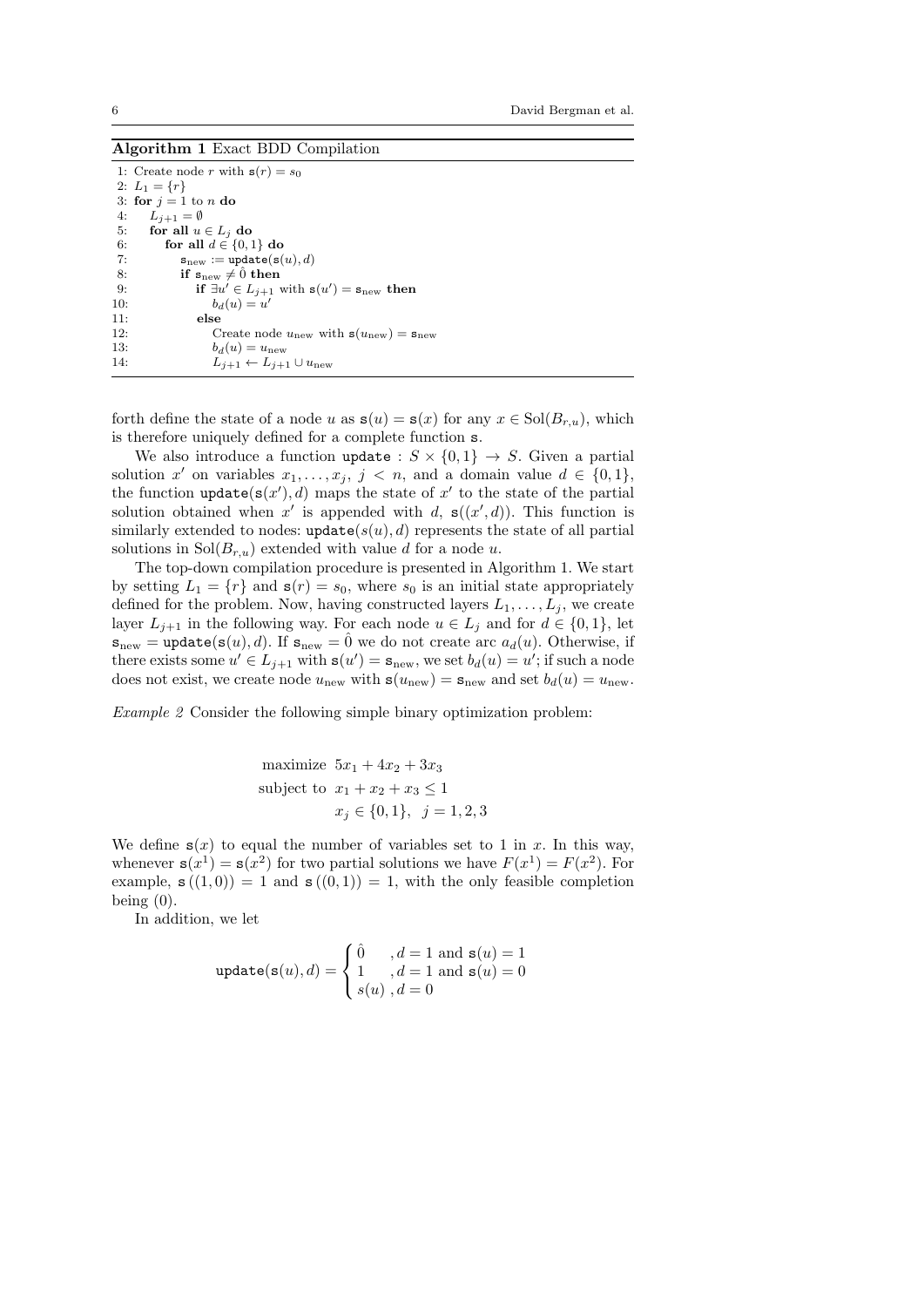With this update function, if in a partial solution there is already one variable set to 1, the update operation will assign  $\theta$  to the node on the 1-arc to signify that the solution cannot be completed to a feasible solution, and it will assign 1 to the node on the 1-arc to signify that still only one variable is set to 1. On the other hand, if a partial solution has no variable set to 1, the 1-arc will now be directed to a node that has state 1 and the 0-arc will be directed to a node with state 0.

**Theorem 1** *Let* s *be a sound state function for a binary optimization problem P. Algorithm 1 generates an exact BDD for P.*

*Proof* We show by induction that at the end of iteration *j*, the set

$$
\bigcup_{u \in L_{j+1}} \mathrm{Sol}(B_{r,u})
$$

exactly corresponds to the set of feasible partial solutions of *P* on  $x_1, \ldots, x_j$ . This implies that after iteration *n*,  $\text{Sol}(B_{r,t}) = \text{Sol}(P)$ , since all feasible solutions *x* have the same state  $s(x) = \emptyset$  and hence  $L_{n+1}$  will contain exactly one node at the end of the procedure, which is the terminal *t*.

Consider the first iteration. We start with the root *r* and  $s(r) = s_0$ , which is the initial state corresponding to not assigning any values to any variables. *r* is the only node in  $L_1$ . When  $d = 0$ , if there exists no feasible solution with  $x_1 = 0$ , no new node is created. Hence no solutions are introduced into *B*. If otherwise there exists at least one solution with  $x_1 = 0$ , we create a new node, add it to  $L_2$ , and introduce a 0-arc from  $r$  to the newly created node. This will represent the partial solution  $x_1 = 0$ . This is similarly done for  $d = 1$ .

Consider the end of iteration *j*. Each solution  $x' = (x'', d)$  that belongs to Sol $(B_{r,u})$  for some node  $u \in L_{j+1}$  must go through some node  $u' \in L_j$  with  $b_d(u') = u$ . By induction, *x*<sup>*''*</sup> is a feasible partial solution with  $s(u') = s(x'') \neq$ 0. But when the arc  $a_d(u')$  is considered, we must have update $(u', d) \neq 0$ , for otherwise this arc would not have been created. Therefore, each solution in Sol $(B_{r,u})$  is feasible. Since  $u \in L_{j+1}$  was chosen arbitrarily, only feasible partial solutions exists in Sol $(B_{r,u})$  for all nodes  $u \in L_{j+1}$ .

What remains to be shown is that all feasible partial solutions exist in Sol $(B_{r,u})$  for some  $u \in L_{j+1}$ . This is trivially true for the partial solutions  $x_1 = 0$  and  $x_1 = 1$ . Take now any partial feasible solution  $x' = (x'', d)$  on the first *j* variables,  $j \geq 2$ . Since  $x'$  is a partial feasible solution,  $x''$  must also be a partial feasible solution. By induction,  $x''$  belongs to  $Sol(B_{r,u})$ , for some *u* ∈ *L*<sub>*j*</sub>. When Algorithm 1 examines node *u*, update( $s(u)$ *, d*) must not return  $\hat{0}$  because  $F(x') \neq \emptyset$ . Therefore, the *d*-arc directed out of *u* is created, ending at some node  $b_d(u) \in L_{i+1}$ , as desired.  $□$ 

**Theorem 2** *Let* s *be a complete state function for a binary optimization program P. Algorithm 1 generates an exact reduced BDD for P.*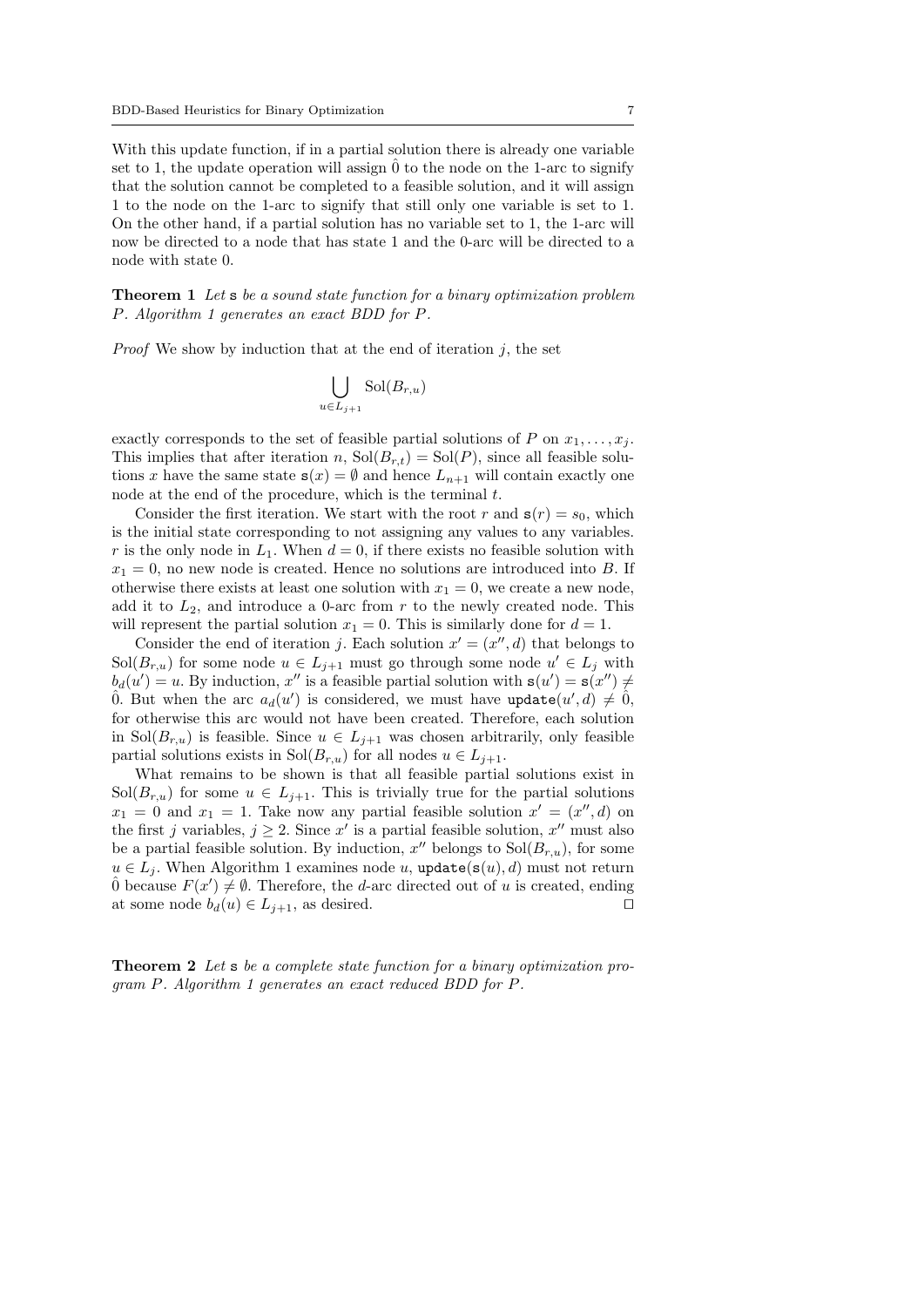*Proof* By Theorem 1, *B* is exact. Moreover, for each *j*, each node  $u \in L_i$  will have a unique state because of line 9. Therefore, any two partial solutions  $x', x''$  ending at unique nodes  $u', u'' \in L_j$  will have  $F(x') \neq F(x'')$ .  $\Box$ 

**Theorem 3** Let  $B = (U, A)$  be the exact BDD outputted by Algorithm 1 for *a BOP P* with a sound state function **s**. Algorithm 1 runs in time  $O(|U|K)$ , *where K is the time complexity for each call of the* update *function.*

*Proof* Algorithm 1 performs two calls of update for every node *u* added to *B*. Namely, one call to verify if *u* has a *d*-arc for each domain value  $d \in \{0, 1\}$ .  $\Box$ 

Theorem 3 implies that, if update can be implemented efficiently, then Algorithm 1 runs in polynomial time in the size of the exact BDD *B*. Indeed, there are structured problems for which one can define complete state functions with a polynomial time-complexity for update (Andersen et al, 2007; Bergman et al, 2011, 2012). This will be further discussed in Section 5.

### **4 Restricted BDDs**

Constructing exact BDDs for general binary programs using Algorithm 1 presents two main difficulties. First, the update function may take time exponential in the input of the problem. This can be circumvented by not requiring a complete state function, but rather just a sound state function. The resulting BDD is exact according to Theorem 1, but perhaps not reduced. This poses only a minor difficulty, as there exist algorithms for reducing a BDD *B* that have a polynomial worst-case complexity in the size of *B* (Wegener, 2000). A more confining difficulty, however, is that even an exact reduced BDD may be exponentially large in the size of the BOP *P*. We introduce the concept of *restricted BDDs* as a remedy for this problem. These structures provide an under-approximation, i.e. a subset, of the set of feasible solutions to a problem *P*. Such BDDs can therefore be used as a generic heuristic procedure for any BOP.

More formally, let *P* be a BOP. A BDD *B* is called a restricted BDD for *P* if Sol(*B*) *⊆* Sol(*P*). Analogous to exact BDDs, optimizing additively separable objective functions over  $Sol(B)$  reduces to a shortest path computation on  $B$ if the arc weights are assigned appropriately. Thus, once a restricted BDD is generated, we can readily extract the best feasible solution from *B* and provide an upper bound to *P*.

We will focus on *limited-width* restricted BDDs, in which we limit the size of the BDD *B* by requiring that  $\omega(B) \leq W$  for some pre-set maximum allotted width *W*.

*Example 3* Consider the BOP from Example 1. Figure 2 shows a width-2 restricted BDD. There are eight paths in the BDD, which correspond to eight feasible solutions. Assigning arc costs as in Example 1, a shortest path from the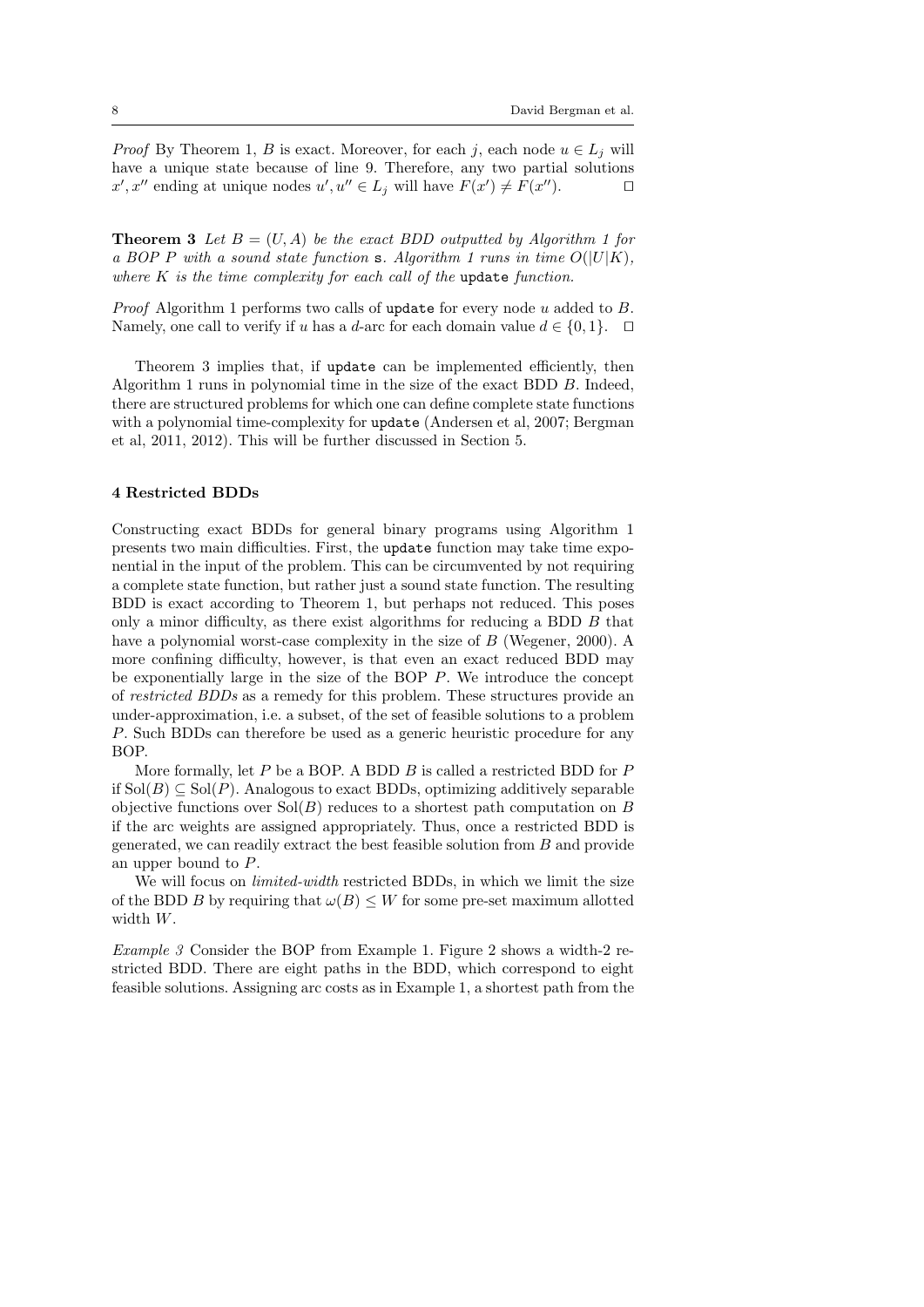

Fig. 2: Width-2 restricted BDD for the BOP presented in Example 1.

| Algorithm 2 delete_nodes                                         |  |  |  |
|------------------------------------------------------------------|--|--|--|
| Insert immediately after line 3 of Algorithm 1.                  |  |  |  |
| 1: if $\omega_j =  L_j  > W$ then                                |  |  |  |
| 2: $M := \text{node\_select}(L_i)$ // where $ M  = \omega_i - W$ |  |  |  |
| 3: $L_i \leftarrow L_i \setminus M$                              |  |  |  |

root to the terminal corresponds to the solution  $(0, 1, 0, 0, 1)$  with an objective function value of *−*6. The optimal value is *−*8.

Limited-width restricted BDDs can be easily generated by performing a simple modification to Algorithm 1. Namely, we insert the procedure described in Algorithm 2 immediately after line 3 of Algorithm 1. This procedure is described as follows. We first verify whether  $\omega_j = |L_j| > W$ . If so, we delete a set of  $|L_i| - W$  nodes in the current layer, which is chosen by a function node\_select( $L_i$ ). We then continue building the BDD as in Algorithm 1.

It is clear that the modified algorithm produces a BDD *B* satisfying  $\omega(B)$  < *W*. In addition, it must create a restricted BDD since we are never changing the states of the nodes during the construction, but rather just deleting nodes. Since Algorithm 1 produces an exact BDD, this modified algorithm must produce a restricted BDD.

Theorem 4 describes how the time complexity of Algorithm 1 is affected by the choice of the maximum allotted width *W*.

**Theorem 4** *The modified version of Algorithm 1 for width-W restricted BDDs has a worst-case time complexity of*  $O(nL + nWK)$ *, where L* and *K* are the *time complexity for each call of the* node select *and* update *functions, respectively.*

*Proof* Because the function node select is called once per layer, it contributes to  $O(nL)$  to the overall time complexity. The update function is called twice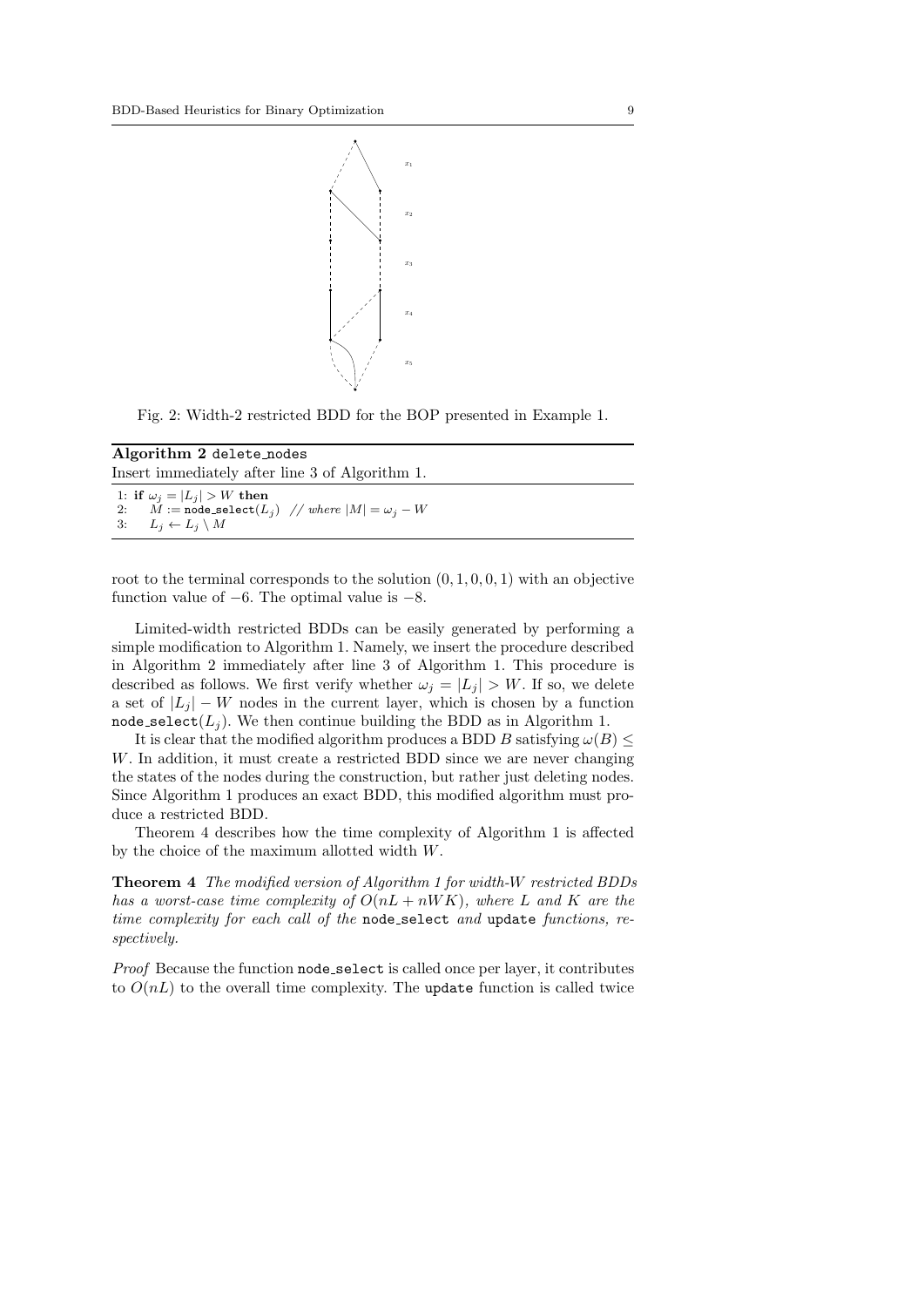for each BDD node. Since there will be at most  $O(nW)$  nodes in a width- $W$ restricted BDD, the theorem follows. *⊓⊔*

The selection of nodes in node\_select( $L_i$ ) can have a dramatic impact on the quality of the solutions encoded by the restricted BDD. In fact, as long as we never delete the nodes  $u_1, \ldots, u_n$  that are traversed by some optimal solution *x ∗* , we are sure to have the optimal solution in the final BDD.

We observed that the following node select procedure yields restricted BDDs with the best quality solutions in our computational experiments. We are assuming a minimization problem, but a maximization problem can be handled in an analogous way. Each node  $u \in L_i$  is first assigned a value  $lp(u) = \min f(x) \in Sol(B_{r,u})$ , where *f* is the objective function of *P*. This can be easily computed for a number of objective functions by means of a dynamic programming algorithm; for example linear cost functions whose arc weights are as described in Section 2. The node\_select( $L_i$ ) function then deletes the nodes in  $L_i$  with the largest  $lp(u)$  values. We henceforth use this heuristic for node select in the computational experiments of Section 6. It can be shown that the worst-case complexity of this particular heuristic is  $O(W \log W)$ .

### **5 Applications**

We now describe the application of restricted BDDs to two fundamental problems in binary optimization: the set covering problem and the set packing problem. For both applications, we describe the problem and provide a sound state function. We then present the update operation based on this state function which can be used by the modified version of Algorithm 1.

### 5.1 The Set Covering Problem

The *set covering problem* (SCP) is the binary program

minimize 
$$
c^T x
$$
  
subject to  $Ax \ge e$   
 $x_j \in \{0, 1\}, \ \ j = 1, ..., n$ 

where c is an *n*-dimensional real-valued vector, A is a  $0-1$   $m \times n$  matrix, and *e* is the *m*-dimensional unit vector. Let *ai,j* be the element in the *i*-th row and *j*-th column of *A*, and define  $A_j = \{i \mid a_{i,j} = 1\}$  for  $j = 1, \ldots, n$ . The SCP asks for a minimum-cost subset  $V \subseteq \{1, \ldots, n\}$  of the sets  $A_j$  such that for all  $i, a_{i,j} = 1$  for some  $j \in V$ , i.e. *V covers*  $\{1, ..., m\}$ .

### *5.1.1 State Function*

We now present a sound state function for the purpose of generating restricted BDDs by means of Algorithm 1. Let  $C_i$  be the set of indices of the variables that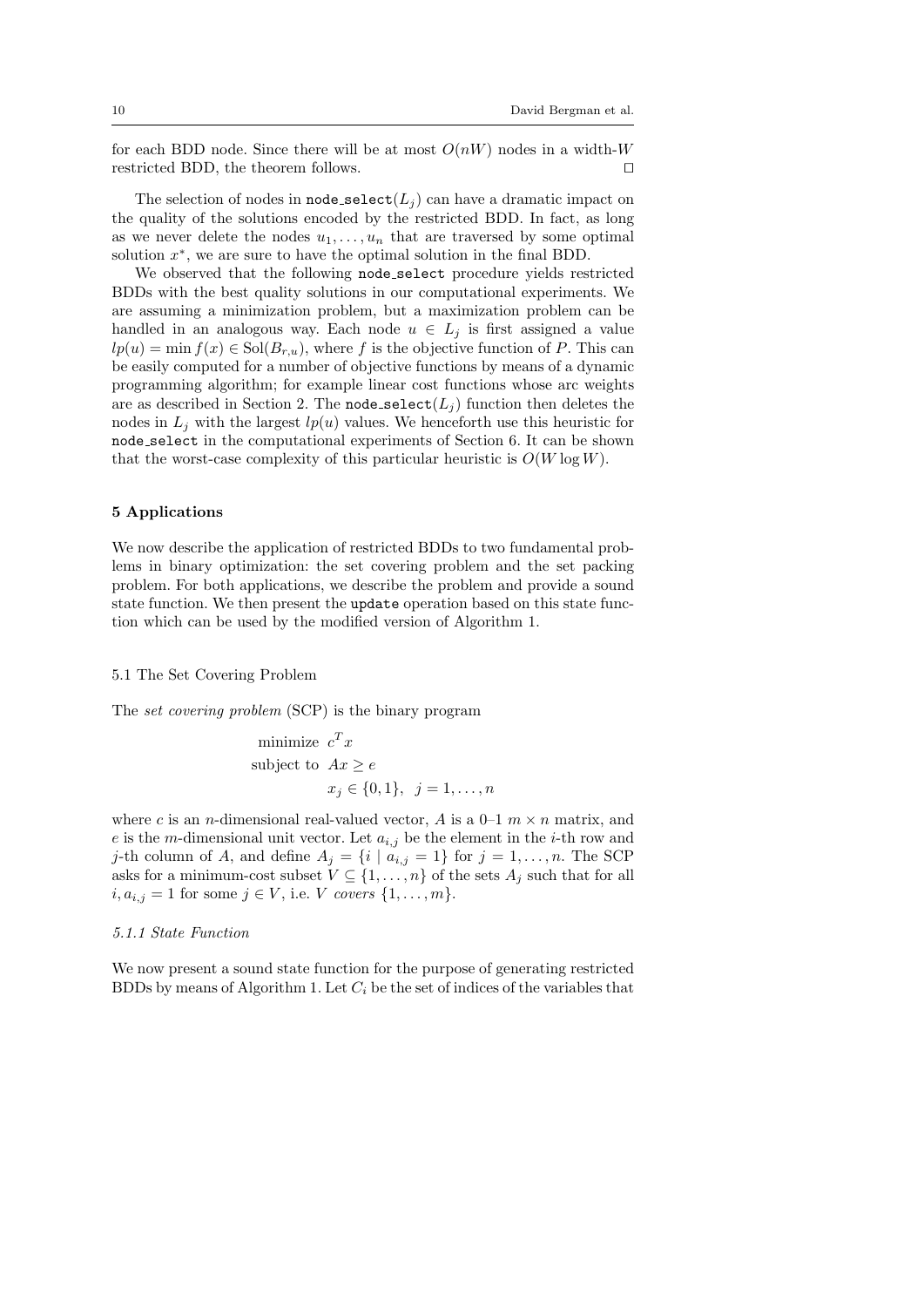participate in constraint *i*,  $C_i = \{j \mid a_{i,j} = 1\}$ , and let  $\texttt{last}(C_i) = \max\{j \mid j \in \text{max}\}$  $C_i$ } be the largest index of  $C_i$ . We consider the state space  $S = 2^{{1,\dots,m}}$ *∪* { $\hat{0}$ }. For a partial solution  $x'$  on variables  $x_1, \ldots, x_j$ , we write the state function

$$
\mathbf{s}(x') = \begin{cases} \hat{0}, & \text{if } \exists i : \sum_{k=1}^{j} a_{i,k} x'_k = 0 \text{ and } j \ge \mathtt{last}(C_i), \\ \left\{ i : \sum_{k=1}^{j} a_{i,k} x'_k = 0 \right\}, \text{otherwise.} \end{cases}
$$

We first argue that the function above assigns a state  $\hat{0}$  to a partial solution *x*<sup>'</sup> if and only if  $F(x') = \emptyset$ . Indeed, the condition  $\sum_{k=1}^{j} a_{i,k} x'_{k} = 0, j \geq$  $\textsf{last}(C_i)$  for some *i* implies that all variables that relate to the *i*-th constraint  $\sum_{k=1}^{n} a_{i,j} x_j \geq 1$  are already zero in *x*<sup>*'*</sup>, and hence the constraint can never be satisfied. If otherwise that condition does not hold, then  $(1, \ldots, 1)$  is a feasible completion of *x ′* .

In addition, the following Lemma shows that  $s$  is a sound state function for the SCP.

**Lemma 1** Let  $x^1, x^2$  be two partial solutions on variables  $x_1, \ldots, x_j$ . Then,  $s(x^1) = s(x^2)$  *implies that*  $F(x^1) = F(x^2)$ *.* 

*Proof* Let  $x^1, x^2$  be two partial solutions with dimension *j* for which  $s(x^1) =$  $s(x^2) = s'$ . If  $s' = 0$  then both have no feasible completions, so it suffices to consider the case when  $s' \neq 0$ . Take any completion  $\tilde{x} \in F(x^1)$ . We show that  $\tilde{x} \in F(x^2)$ .

Suppose, for the purpose of contradiction, that  $(x^2, \tilde{x})$  violates the *i*<sup>\*</sup>-th SCP inequality,

$$
\sum_{k=1}^{j} a_{i^*,k} x_k^2 + \sum_{k=j+1}^{n} a_{i^*,k} \tilde{x}_k = 0,
$$
\n(1)

while

$$
\sum_{k=1}^{j} a_{i^*,k} x_k^1 + \sum_{k=j+1}^{n} a_{i^*,k} \tilde{x}_k \ge 1
$$
 (2)

since  $(x^1, \tilde{x})$  is feasible.

By  $(1)$ , we have that

$$
\sum_{k=j+1}^{n} a_{i^*,k} \, \tilde{x}_k = 0 \tag{3}
$$

and

$$
\sum_{k=1}^{j} a_{i^*,k} x_k^2 = 0.
$$
 (4)

The equality (4) implies that  $i^* \in s(x^2)$  and therefore  $i^* \in s(x^1)$ . But then  $\sum_{k=1}^{j} a_{i^*,k} x_k^1 = 0$ . This, together with (3), contradicts (2). □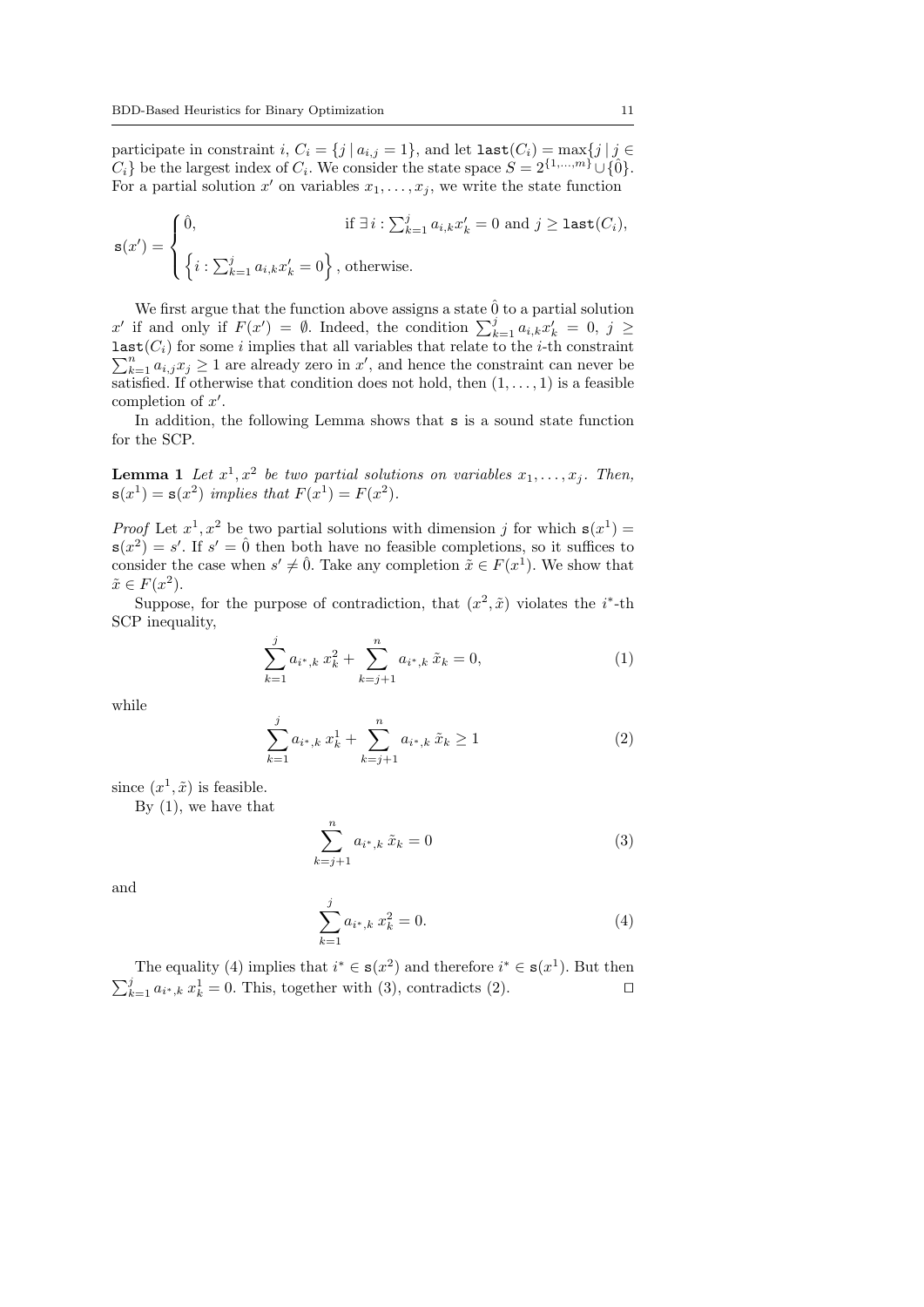

Fig. 3: Exact and restricted BDDs for the SCP instance in Example 4.

Assuming a partial solution  $x'$  on variables  $x_1, \ldots, x_j$  and that  $s(x') \neq \hat{0}$ , the corresponding update operation is given by

$$
\mathtt{update}(\mathbf{s}(x'), d) = \left\{ \begin{matrix} \mathbf{s}(x') \setminus \{i \mid a_{i, j+1} = 1\}, \ d = 1 \\ \mathbf{s}(x'), \qquad \qquad d = 0, \forall \ i^* \in \mathbf{s}(x') : \mathtt{last}(C_{i^*}) > j+1 \\ 0, \qquad \qquad d = 0, \exists \ i^* \in \mathbf{s}(x') : \mathtt{last}(C_{i^*}) = j+1 \end{matrix} \right.
$$

and has a worst-case time complexity of  $O(m)$  for each call.

*Example 4* Consider the SCP instance with

$$
c = (2, 1, 4, 3, 4, 3)
$$

and

$$
A = \begin{pmatrix} 1 & 1 & 1 & 0 & 0 & 0 \\ 1 & 0 & 0 & 1 & 1 & 0 \\ 0 & 1 & 0 & 1 & 0 & 1 \end{pmatrix}
$$

Figure 3a shows an exact reduced BDD for this SCP instance where the nodes are labeled with their corresponding states. If outgoing 1-arcs (0-arcs) of nodes in layer *j* are assigned a cost of  $c_j$  (zero), a shortest  $r-t$  path corresponds to solution  $(1, 1, 0, 0, 0, 0)$  and proves an optimal value of 3. Figure 3b depicts a width-2 restricted BDD where a shortest *r*–*t* path corresponds to solution (0*,* 1*,* 0*,* 1*,* 0*,* 0), which proves an upper bound of 4.

*Example 5* The implication in Lemma 1 is not sufficient as the state function is not complete. Consider the set covering problem

minimize 
$$
x_1 + x_2 + x_3
$$
  
subject to  $x_1 + x_3 \ge 1$   
 $x_2 + x_3 \ge 1$   
 $x_1, x_2, x_3 \in \{0, 1\}$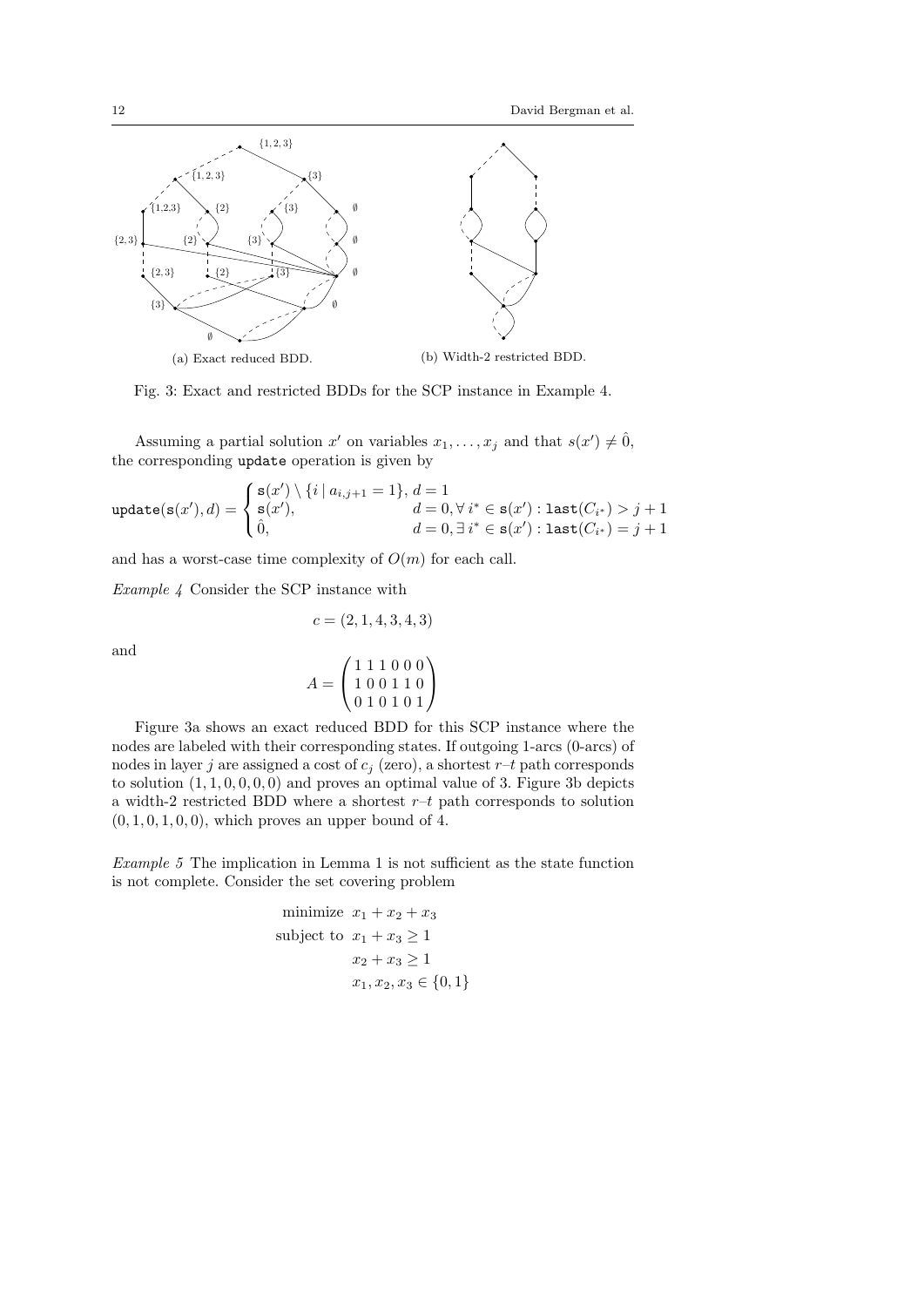and the two partial solutions  $x^1 = (1,0), x^2 = (0,1)$ . We have  $s(x^1) = \{2\}$ and  $\mathbf{s}(x^2) = \{1\}$ . However, both have the single feasible completion  $\tilde{x} = (1)$ .

There are several ways to modify the state function to turn it into a complete one (Bergman et al, 2011). The state function s can be strengthened to a complete state function. This requires only polynomial time to compute per partial solution, but nonetheless at an additional computational cost. Section 6 reports results for the simpler (sound) state function presented above.

### 5.2 The Set Packing Problem

A problem closely related to the SCP, the *set packing problem* (SPP) is the binary program

maximize 
$$
c^T x
$$
  
subject to  $Ax \le e$   
 $x_j \in \{0, 1\}, \ \ j = 1, ..., n$ 

where  $c, A$ , and  $e$  are as in the SCP. Letting  $A_i$  be as in Section 5.1, the SPP asks for the maximum-cost subset  $V \subseteq \{1, \ldots, n\}$  of the sets  $A_i$  such that for all  $i, a_{i,j} = 1$  for at most one  $j \in V$ .

# *5.2.1 State Function*

For the SPP, the state function identifies the set of constraints for which no variables have been assigned a one and could still be violated. More formally, consider the state space  $S = 2^{\{1,\ldots,m\}} \cup \{0\}$ . For a partial solution *x'* on variables  $x_1, \ldots, x_j$ , we write the state function

$$
\mathbf{s}(x') = \begin{cases} \hat{0}, & \text{if } \exists i : \sum_{k=1}^{j} a_{i,k} x'_k > 1 \\ \left\{ i : \sum_{k=1}^{j} a_{i,k} x'_k = 0 \text{ and } \text{last}(C_i) > j \right\}, \text{otherwise.} \end{cases}
$$

We first argue that the function above assigns a state  $\hat{0}$  to a partial solution *x*<sup>'</sup> if and only if  $F(x') = \emptyset$ . Indeed, the condition  $\sum_{k=1}^{j} a_{i,k} x_k^j > 1$  for some *i* immediately implies that  $x'$  is infeasible; otherwise,  $(0, \ldots, 0)$  is a feasible completion for *x ′* .

As the following lemma shows, if the states of two partial solutions on the same set of variables are the same, then the set of feasible completions for these partial solutions are the same, thus proving that this state function is sound.

**Lemma 2** Let  $x^1, x^2$  be two partial solutions on variables  $x_1, \ldots, x_j$ . Then,  $s(x^1) = s(x^2)$  *implies that*  $F(x^1) = F(x^2)$ *.*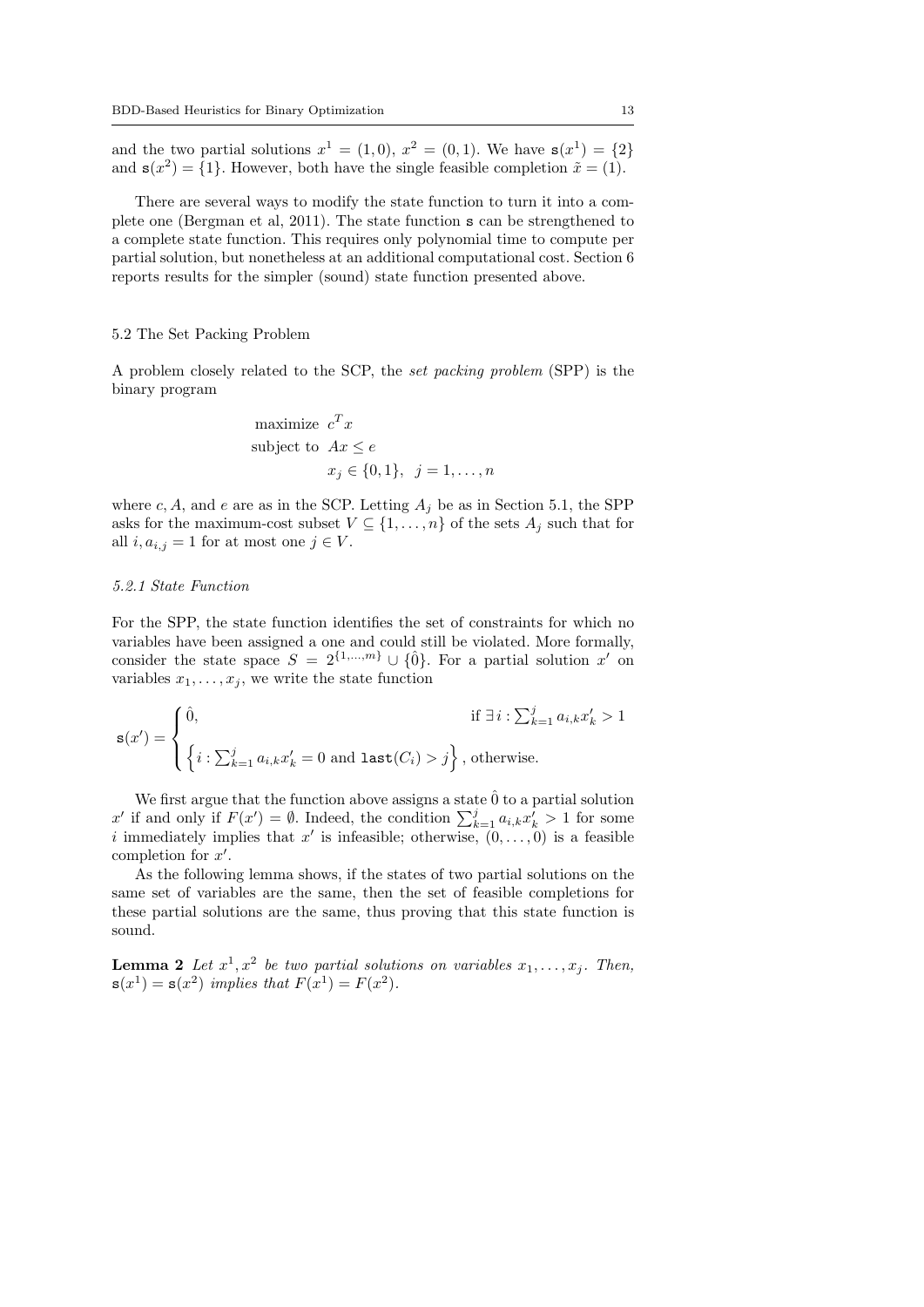*Proof* Let  $x^1, x^2$  be two partial solutions for which  $s(x^1) = s(x^2) = s'$ . If  $s' = 0$  then both have empty sets of feasible completions, so it suffices to consider the case when  $s' \neq \emptyset$ . Take any partial solution  $\tilde{x} \in F(x^1)$ . We show that  $\tilde{x} \in F(x^2)$ .

Suppose, for the purpose of contradiction, that  $(x^2, \tilde{x})$  violates the *i*<sup>\*</sup>-th SPP inequality,

$$
\sum_{k=1}^{j} a_{i^*,k} x_k^2 + \sum_{k=j+1}^{n} a_{i^*,k} \tilde{x}_k > 1,
$$
 (5)

while

$$
\sum_{k=1}^{j} a_{i^*,k} x_k^1 + \sum_{k=j+1}^{n} a_{i^*,k} \tilde{x}_k \le 1,
$$
\n(6)

since  $(x^1, \tilde{x})$  is feasible.

First suppose that  $\sum_{k=j+1}^{n} a_{i^*,k} \tilde{x}_k = 1$ . By (6),  $\sum_{k=1}^{j} a_{i^*,k} x_k^1 = 0$ . This implies that  $F(x^1)$  contains  $i^*$  since no variables in  $C_{i^*}$  are set to 1 and there exists  $\ell \in C_{i^*}$  with  $\ell > j$ . Therefore  $F(x^2)$  also contains  $i^*$ , implying that no variable in  $C_i^*$  is set to one in the partial solution  $x^2$ . Hence  $\sum_{k=1}^j a_{i^*,k} x_k^2 = 0$ , contradicting (5).

Now suppose that  $\sum_{k=j+1}^{n} a_{i^*,k} \tilde{x}_k = 0$ . Then  $\sum_{k=1}^{j} a_{i^*,k} x_k^2 > 1$ , contradicting the assumption that  $s' = s(x^2) \neq \emptyset$ .

Given a partial solution  $x'$  on variables  $x_1, \ldots, x_j$  with  $s(x') \neq 0$ , the corresponding update operation is

$$
\text{update}(s(x'), d) = \left\{ \begin{aligned} \mathbf{s}(x') \setminus \{i \mid \mathtt{last}(C_i) = j+1\}, & d = 0 \\ \mathbf{s}(x') \setminus \{i \mid j+1 \in C_i\}, & d = 1, A_{j+1} \subseteq \mathbf{s}(x') \\ \hat{0}, & d = 1, A_{j+1} \not\subseteq \mathbf{s}(x') \end{aligned} \right.
$$

and has a worst-case time complexity of  $O(m)$  for each call.

*Example 6* Consider the SPP instance with the same constraint matrix A as in Example 4, but with weight vector

$$
c = (1, 1, 1, 1, 1, 1).
$$

Figure 4a shows an exact reduced BDD for this SPP instance. The nodes are labeled with their corresponding states, and we assign arc costs 1/0 to each  $1/0$ -arc. A longest  $r-t$  path, which can be computed by a shortest path on arc weights  $c' = -c$  because the BDD is acyclic, corresponds to solution  $(0, 0, 1, 0, 1, 1)$  and proves an optimal value of 3. Figure 4b depicts a width-2 restricted BDD where a longest *r*–*t* path, for example, corresponds to solution (1*,* 0*,* 0*,* 0*,* 0*,* 1), which has length 2.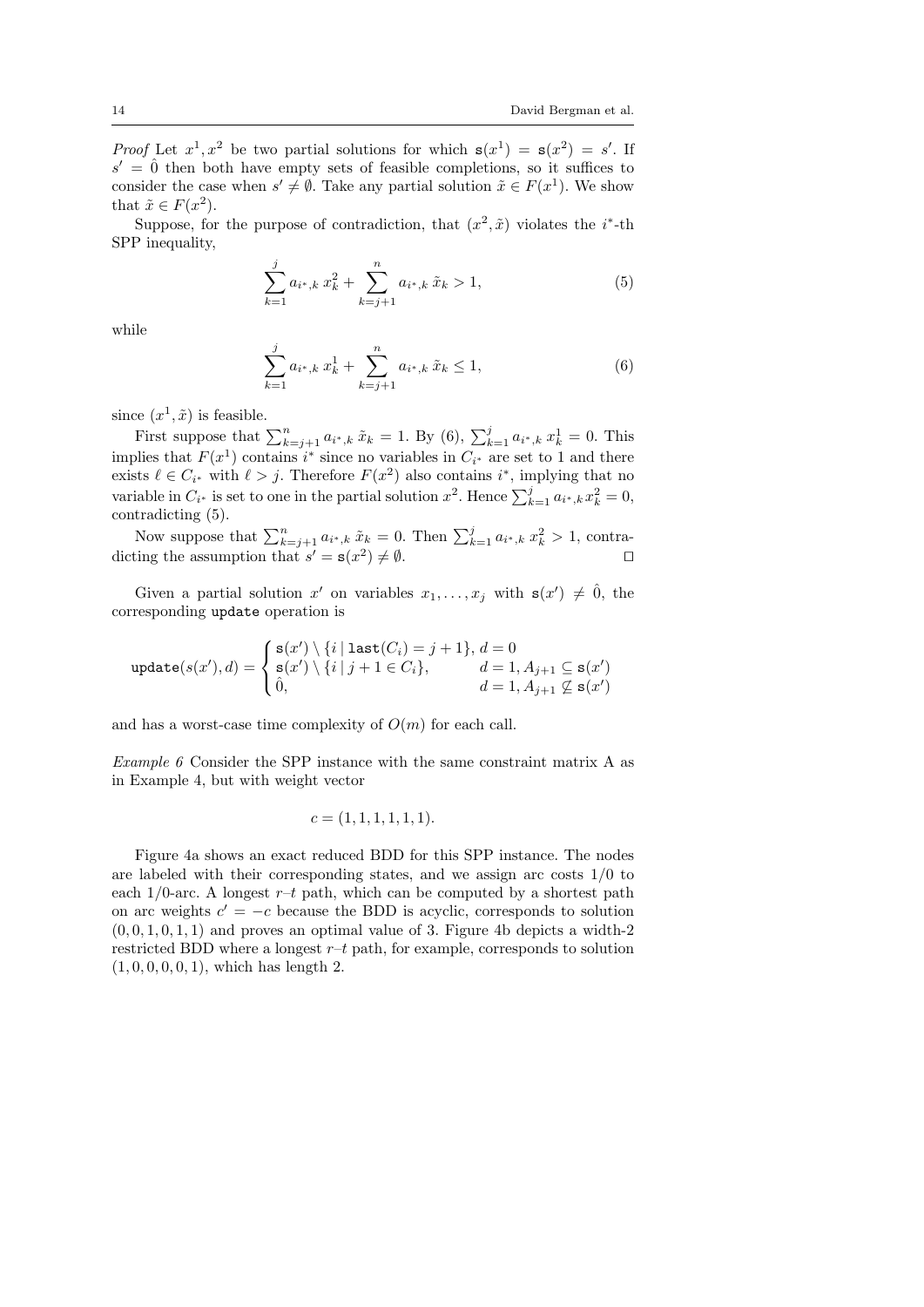

Fig. 4: Exact and restricted BDDs for the SPP instance in Example 6.

*Example 7* As in the case of the SCP, the above state function is not complete. For example, consider the problem

maximize 
$$
x_1 + x_2 + x_3
$$
  
subject to  $x_1 + x_3 \le 1$   
 $x_2 + x_3 \le 1$   
 $x_1, x_2, x_3 \in \{0,$ 

and the two partial solutions  $x^1 = (1,0), x^2 = (0,1)$ . We have distinct states  $s(x^1) = \{2\}$  and  $s(x^2) = \{1\}$ , but both have the single feasible completion,  $\tilde{x}=(0).$ 

*x*<sub>1</sub>*}* 

There are several ways to modify the state function above to turn it into a complete one. For example, one can reduce the SPP to an independent set problem and apply the state function defined in Bergman et al (2012). We only consider the sound state function in this work.

### **6 Computational Experiments**

In this section, we perform a computational study on randomly generated set covering and set packing instances. We evaluate our method by comparing the bounds provided by a restricted BDD with the ones obtained via state-of-theart integer programming technology (IP). We acknowledge that a procedure solely geared toward constructing heuristic solutions for BOPs is in principle favored against general-purpose IP solvers. Nonetheless, we sustain that this is still a meaningful comparison, as modern IP solvers are the best-known general bounding technique for 0-1 problems due to their advanced features and overall performance. This method of testing new heuristics for binary optimization problems was employed by the authors in Bertsimas et al (2013) and we provide a similar study here to evaluate the effectiveness of our algorithm.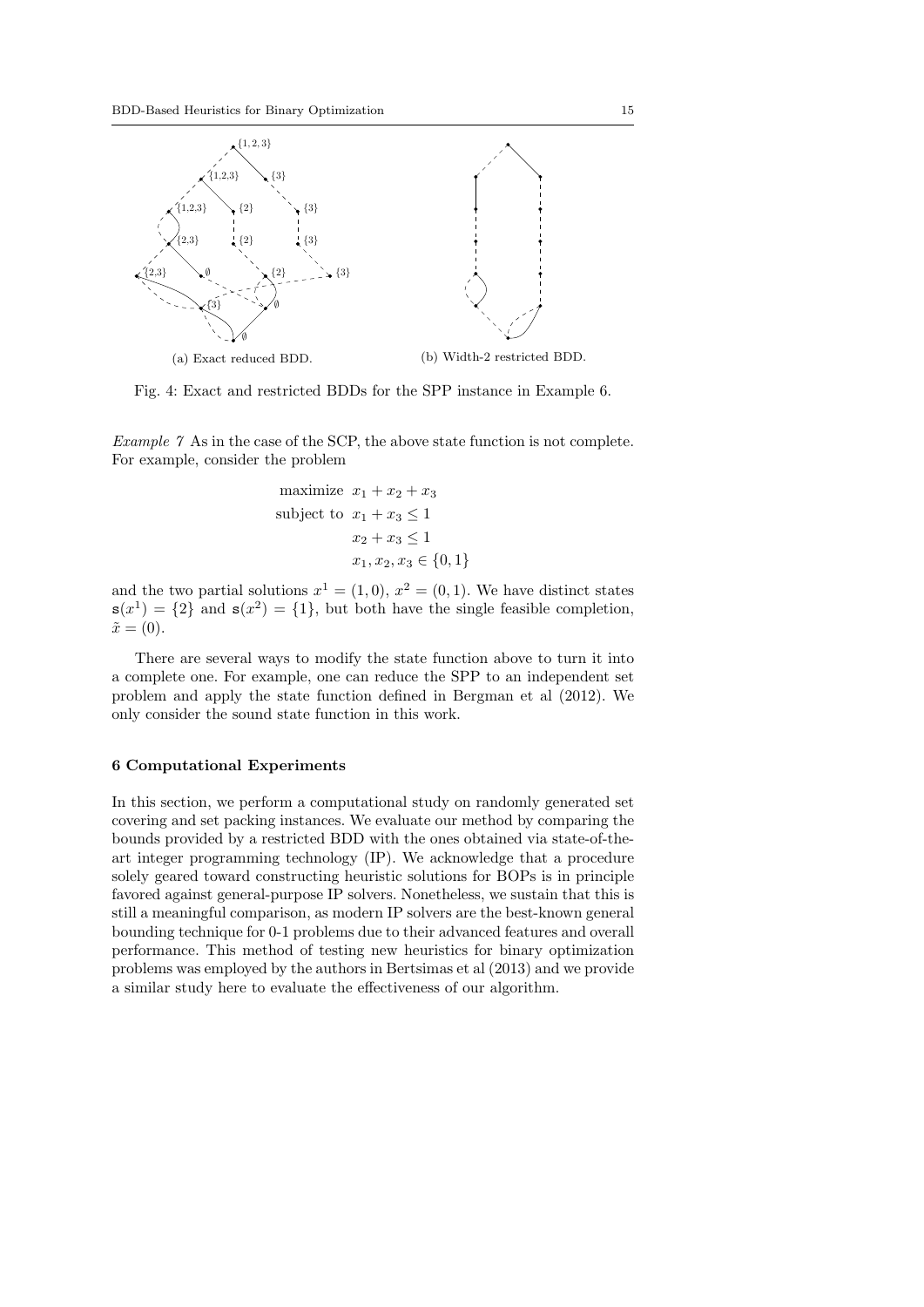The tests ran on an Intel Xeon E5345 with 8 GB of RAM. The BDD code was implemented in C++. We used Ilog CPLEX 12.4 as our IP solver. In particular, we took the bound obtained from the root node relaxation. We set the solver parameters to balance the quality of the bound value and the CPU time to process the root node. The CPLEX parameters that are distinct from the default settings are presented in Table 1. We note that all cuts were disabled, since we observed that the root node would be processed orders of magnitude faster without adding cuts, which did not have a significant effect on the quality of the heuristic solution obtained for the instances tested.

# Table 1: CPLEX Parameters

| Parameters (CPLEX internal name)   | Value                              |
|------------------------------------|------------------------------------|
| Version                            | 12.4                               |
| Number of explored nodes (NodeLim) | $0$ (only root)                    |
| Parallel processes (Threads)       |                                    |
| Cuts (Cuts, Covers, DisjCuts, )    | $-1$ (off)                         |
| Emphasis (MIPEmphasis)             | 4 (find hidden feasible solutions) |
| Time limit (TiLim)                 | 3600                               |
|                                    |                                    |

Our experiments focus on instances with a particular structure. Namely, we provide evidence that restricted BDDs perform well when the constraint matrix has a small *bandwidth*. The bandwidth of a matrix *A* is defined as

$$
b_w(A) = \max_{i \in \{1, 2, \dots, m\}} \{ \max_{j, k: a_{i,j}, a_{i,k} = 1} \{j - k\} \}.
$$

The bandwidth represents the largest distance, in the variable ordering given by the constraint matrix, between any two variables that share a constraint. The smaller the bandwidth, the more structured the problem, in that the variables participating in common constraints are close to each other in the ordering. The *minimum bandwidth problem* seeks to find a variable ordering that minimizes the bandwidth (Martí et al  $(2008)$ ; Corso and Manzini  $(1999)$ ; Feige (2000); Gurari and Sudborough (1984); Martí et al (2001); Piñana et al (2004); Saxe (1980)). This underlying structure, when present in *A*, can be captured by BDDs, resulting in good computational performance.

### 6.1 Problem Generation

Our random matrices are generated according to three parameters: the number of variables *n*, the number of ones per row *k*, and the bandwidth  $b_w$ . For a fixed *n*, *k*, and  $b_w$ , a random matrix *A* is constructed as follows. We first initialize *A* as a zero matrix. For each row *i*, we assign the ones by selecting *k* columns uniformly at random from the index set corresponding to the variables  ${x_i, x_{i+1}, \ldots, x_{i+b_w}}$ . As an example, a constraint matrix with  $n = 9, k = 3$ ,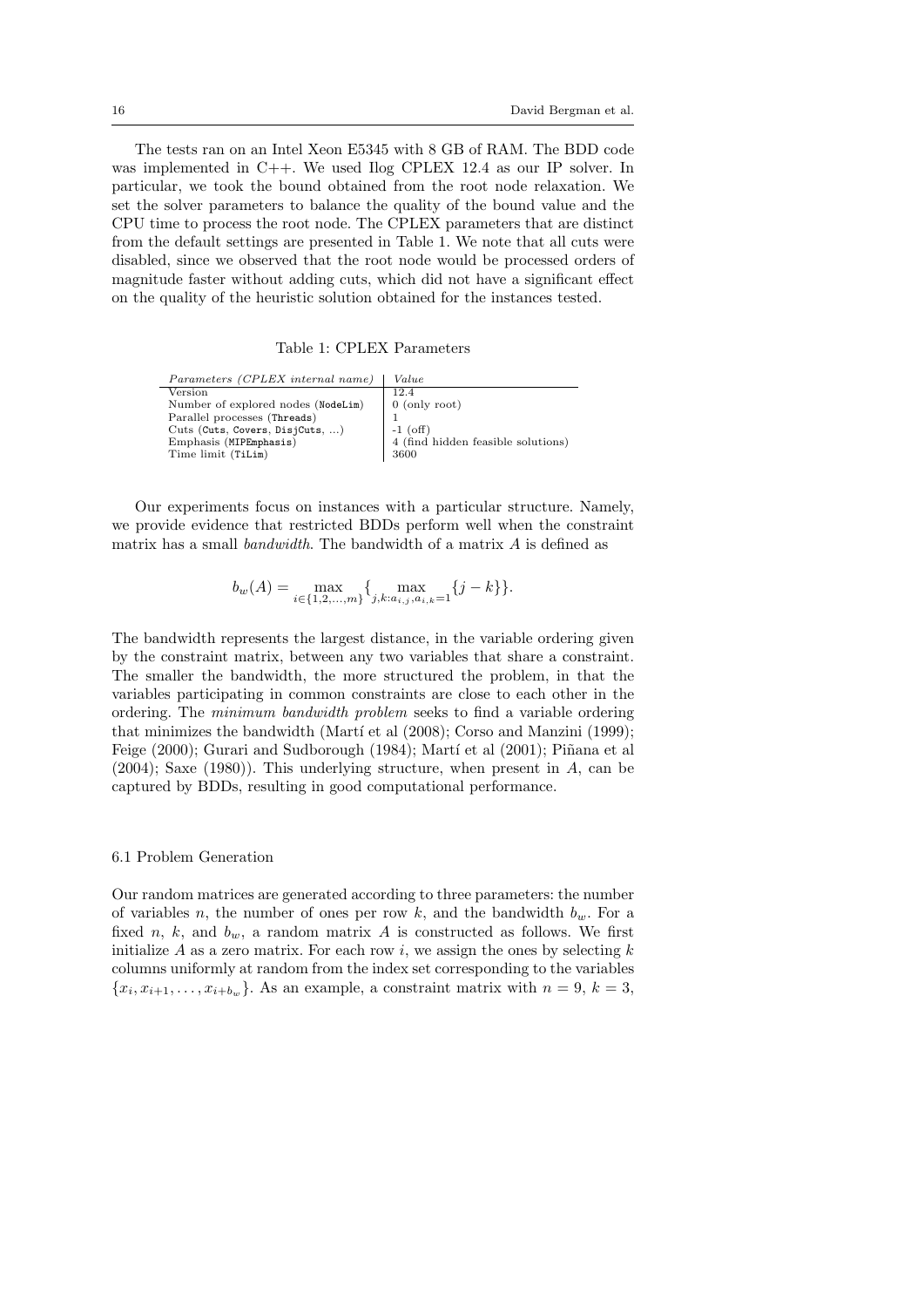and  $b_w = 4$  may look like

 $A =$  $(1 1 0 1 0 0 0 0 0)$  $\overline{\phantom{a}}$ 0 1 1 1 0 0 0 0 0 0 0 1 0 1 1 0 0 0 0 0 0 1 0 1 1 0 0 0 0 0 0 1 0 1 1 0 0 0 0 0 0 0 1 1 1  $\setminus$  $\overline{\phantom{a}}$ *.*

Consider the case when  $b_w = k$ . The matrix *A* has the *consecutive ones property* and is totally unimodular (Fulkerson and Gross, 1965) and IP finds the optimal solution for the set packing and set covering instances at the root node. Similarly, we argue that an  $(m + 1)$ -width restricted BDD is an exact BDD for both classes of problems, hence also yielding an optimal solution for when this structure is present. Indeed, we show that *A* containing the consecutive ones property implies that the state of a BDD node *u* is always of the form  $\{j, j + 1, \ldots, m\}$  for some  $j \geq \ell(u)$  during top-down compilation.

To see this, consider the set covering problem. We claim that for any partial solution *x'* that can be completed to a feasible solution,  $s(x') = \{i(x'), i(x') +$ 1,..., *m}* for some index  $i(x')$ , or  $s(x') = \emptyset$  if *x'* satisfies all of the constraints when completed with 0's. Let  $j' \leq j$  be the largest index in  $x'$  with  $x'_j = 1$ . Because *x'* can be completed to a feasible solution, for each  $i \leq b_w + j - 1$ there is a variable  $x_{j_i}$  with  $a_{i,j_i} = 1$ . All other constraints must have  $x_j = 0$ for all *i* with  $a_{i,j} = 0$ . Therefore  $\mathbf{s}(x') = \{b_w + j, b_w + j + 1, \dots, m\}$ , as desired. Hence, the state of every partial solution must be of the form  $i, i+1, \ldots, m$ or  $\emptyset$ . Because there are at most  $m+1$  such states, the size of any layer cannot exceed  $(m + 1)$ . A similar argument works for the SPP.

Increasing the bandwidth  $b_w$ , however, destroys the totally unimodular property of *A* and the bounded width of *B*. Hence, by changing  $b_w$ , we can test how sensitive IP and the BDD-based heuristics are to the staircase structure dissolving.

We note here that generating instances of this sort is not restrictive. Once the bandwidth is large, the underlying structure dissolves and each element of the matrix becomes randomly generated. In addition, as mentioned above, algorithms to solve the minimum bandwidth problem exactly or approximately have been investigated. To any SCP or SPP one can therefore apply these methods to reorder the matrix and then apply the BDD-based algorithm.

#### 6.2 Relation between Solution Quality and Maximum BDD Width

We first analyze the impact of the maximum width *W* on the solution quality provided by a restricted BDD. To this end, we report the generated bound versus maximum width *W* obtained for a set covering instance with  $n = 1000$ ,  $k = 100$ ,  $b_w = 140$ , and a cost vector *c* where each  $c_j$  was chosen uniformly at random from the set  $\{1, \ldots, nc_j\}$ , where  $nc_j$  is the number of constraints in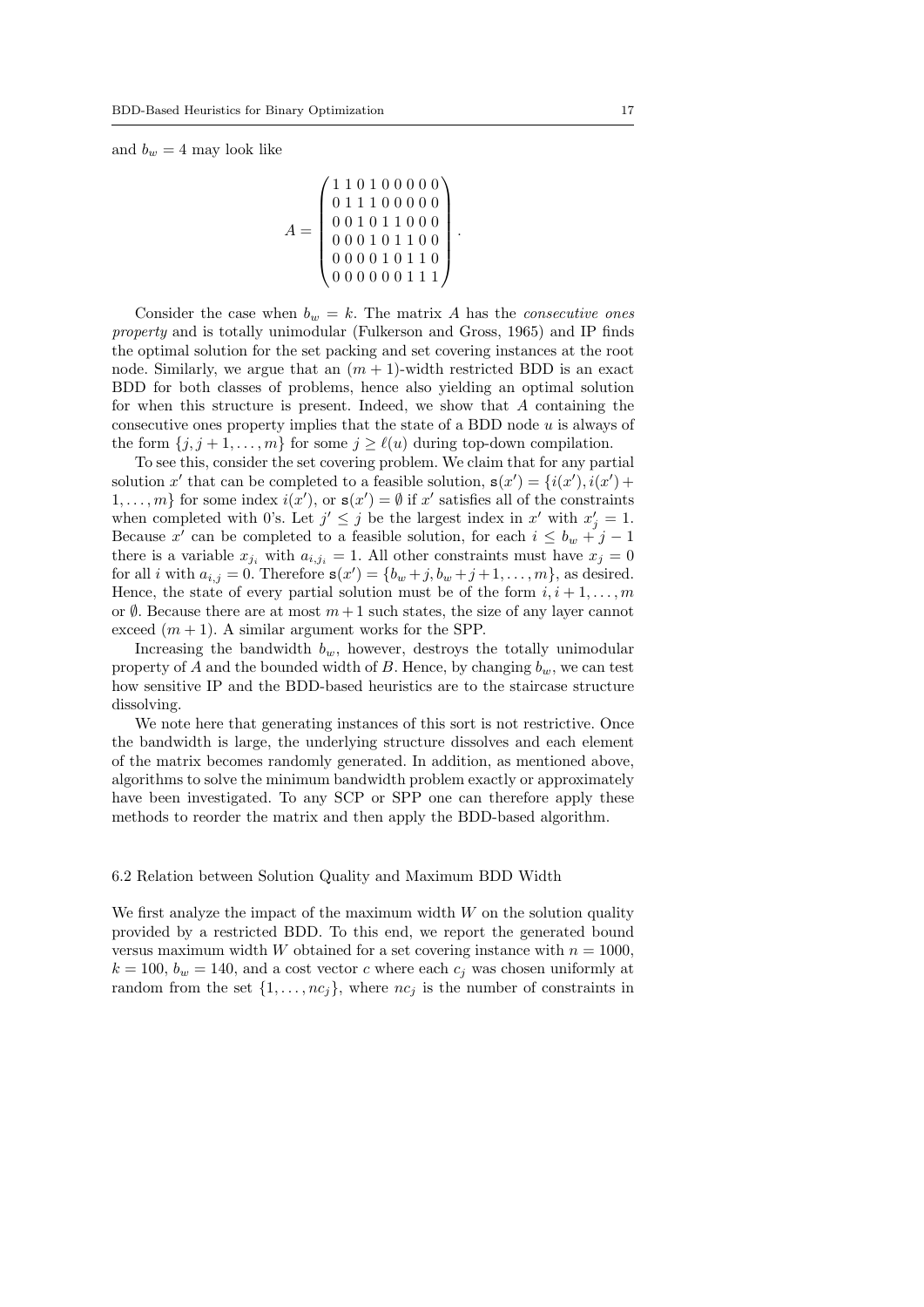

Fig. 5: Restricted BDD performance versus the maximum allotted width for a set covering instance with  $n = 1000$ ,  $k = 100$ ,  $b_w = 140$ , and random cost vector.

which variable *j* participates. We observe that the reported results are common among all instances tested.

Figure 5a depicts the resulting bounds, where the width axis is in log-scale, and Figure 5b presents the total time to generate the *W*-restricted BDD and extract its best solution. We tested all *W* in the set  $\{1, 2, 3, \ldots, 1000\}$ . We see that as the width increases, the bound approaches the optimal value, with a super-exponential-like convergence in *W*. The time to generate the BDD grows linearly in *W*, as expected from the complexity result in Section 4.

# 6.3 Set Covering

First, we report the results for two representative classes of instances for the set covering problem. In the first class, we studied the effect of  $b_w$  on the quality of the bound. To this end, we fixed  $n = 500$ ,  $k = 75$ , and considered  $b_w$  as a multiple of *k*, namely  $b_w \in \{ \vert 1.1k \vert, \vert 1.2k \vert, \ldots, \vert 2.6k \vert \}$ . In the second class, we analyzed if *k*, which is proportional to the density of *A*, also has an influence on the resulting bound. For this class we fixed  $n = 500, k \in \{25, 50, \ldots, 250\}$ , and  $b_w = 1.6k$ . For each configuration, we generated 30 instances for each triple  $(n, k, b_w)$  and fixed 500 as the restricted BDD maximum width.

It is well-known that the objective function coefficients play an important role in the bound provided by IP solvers for the set covering problem. We considered two types of cost vectors  $c$  in our experiments. The first is  $c =$ **1**, which yields the *combinatorial* set covering problem. For the second cost function, let  $nc_j$  be the number of constraints that include variable  $x_j$ ,  $j =$ 1, ..., *n*. We chose the cost of variable  $x_j$  uniformly at random from the range  $[0.75nc<sub>i</sub>, 1.25nc<sub>i</sub>]$ . As a result, variables that participate in more constraints have a higher cost, thereby yielding harder set covering problems to solve. This cost vector yields the *weighted* set covering problem.

The feasible solutions are compared with respect to their *optimality gap*. The optimality gap of a feasible solution is obtained by first taking the absolute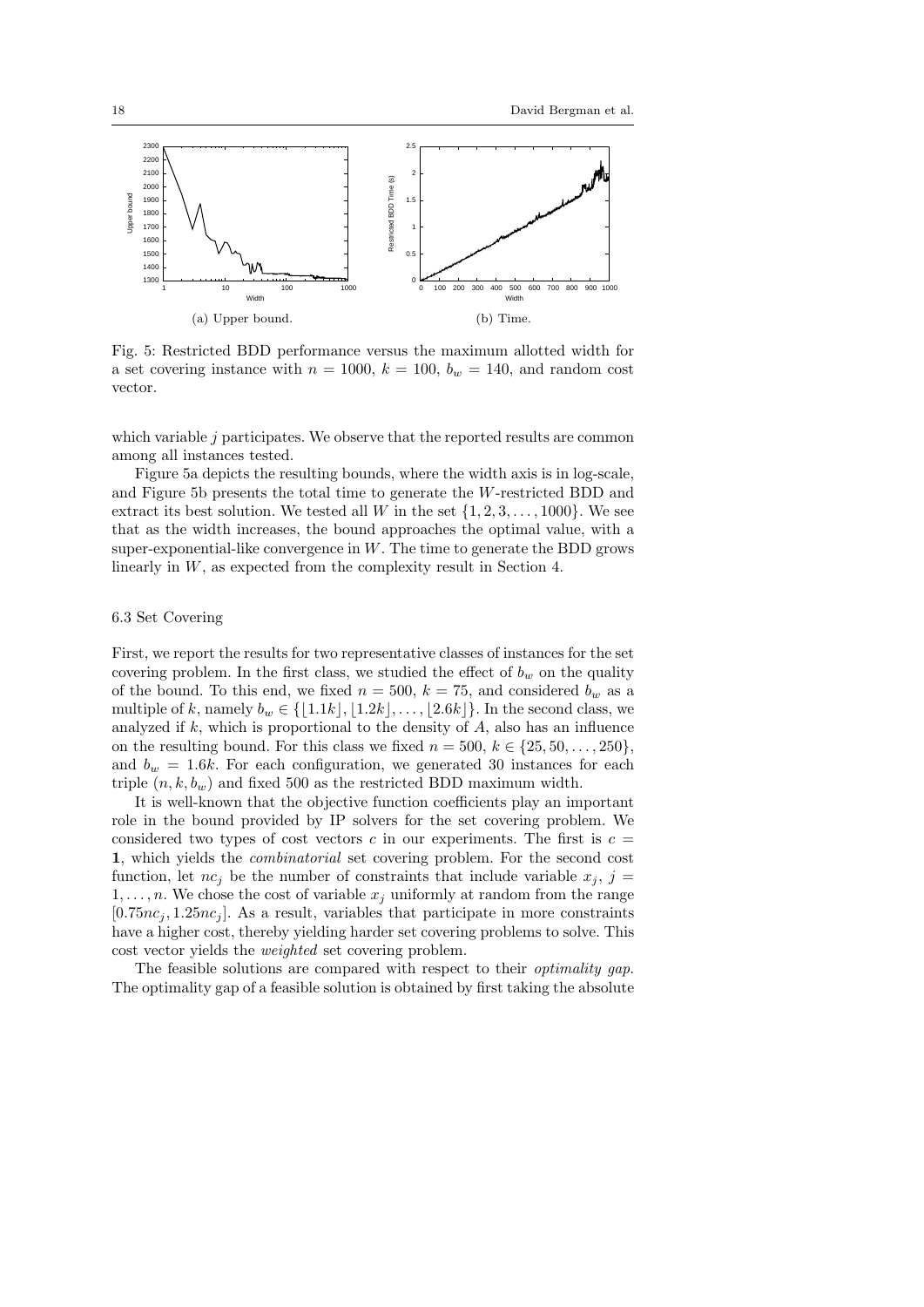

Fig. 6: Average optimality gaps for combinatorial and weighted set covering instances with  $n = 500$ ,  $k = 75$ , and varying bandwidth.

difference between its objective value and a lower bound to the problem, and then dividing this by the solution's objective value. In both BDD and IP cases, we used the dual value obtained at the root node of CPLEX as the lower bound for a particular problem instance.

The results for the first instance class are presented in Figure 6. Each data point in the figure represents the average optimality gap, over the instances with that configuration. We observe that the restricted BDD yields a significantly better solution for small bandwidths in the combinatorial set covering version. As the bandwidth increases, the staircase structure is lost and the BDD gap becomes progressively worse in comparison to the IP gap. This is a result of the increasing width of the exact reduced BDD for instances with larger bandwidth matrices. Thus, more information is lost when we restrict the BDD size. The same behavior is observed for the weighted set covering problem, although we notice that the gap provided by the restricted BDD is generally better in comparison to the IP gap even for larger bandwidths. Finally, we note that the restricted BDD time is also comparable to the IP time, which is on average less than 1 second for this configuration. This time takes into account both BDD construction and extraction of the best solution it encodes by means of a shortest path algorithm.

The results for the second instance class are presented in Figure 7. We note that restricted BDDs provide better solutions when *k* is smaller. One possible explanation for this behavior is that a sparser matrix causes variables to participate in fewer constraints thereby decrease the possible number of BDD node states. Again, less information is lost by restricting the BDD width. Moreover, we note once again that the BDD performance, when compared with CPLEX, is better for the weighted instances tested. Finally, we observe that the restricted BDD time is similar to the IP time, always below one second for instances with 500 variables.

Next, we compare solution quality and time as the number of variables *n* increases. To this end, we generated random instances with  $n \in \{250, 500, 750, \ldots, 4000\}$ ,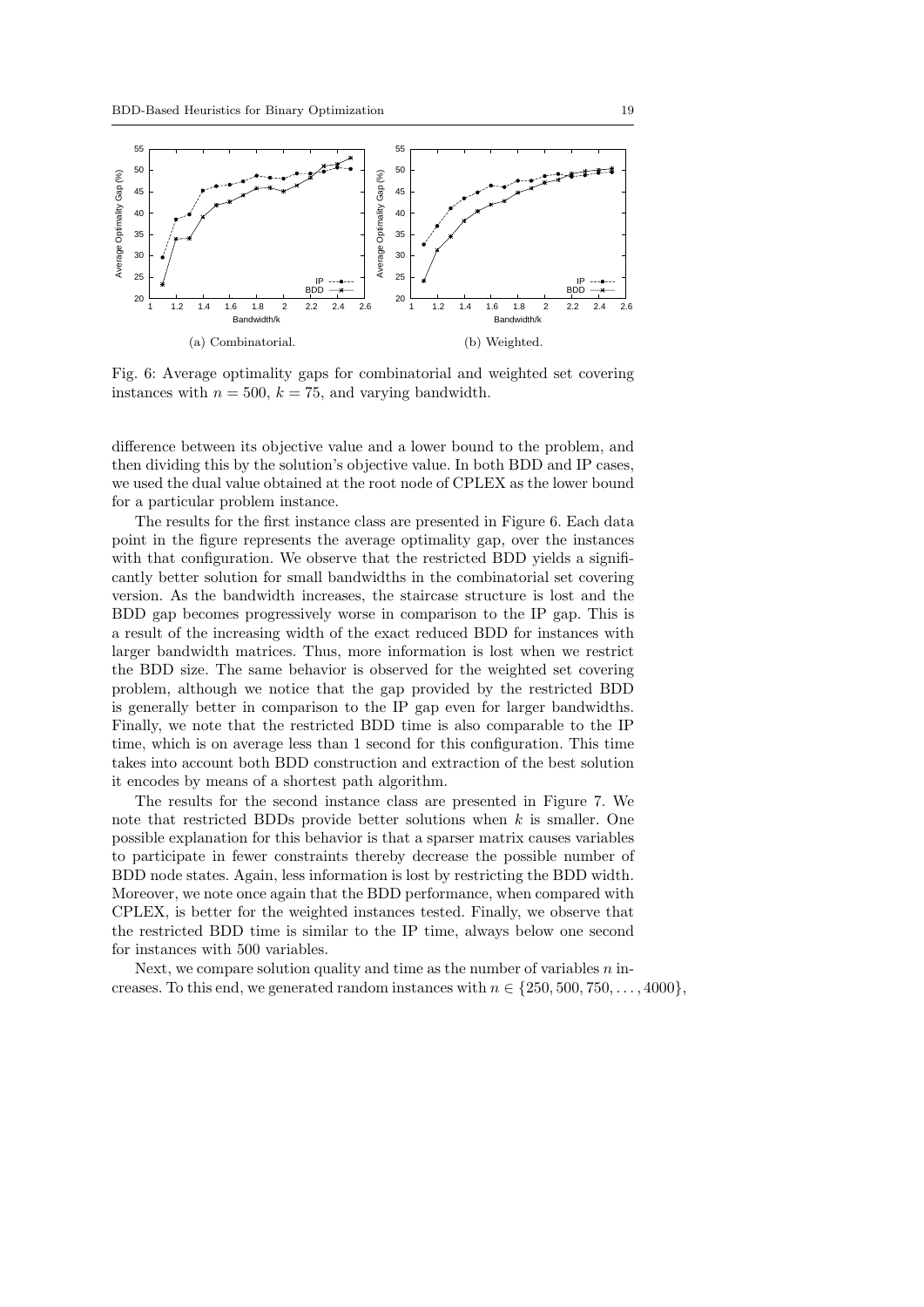

Fig. 7: Average optimality gaps for combinatorial and weighted set covering instances with  $n = 500$ , varying  $k$ , and  $b_w = 1.6k$ .



Fig. 8: Average optimality gaps and times for weighted set covering instances with varying *n*,  $k = 75$ , and  $b_w = 2.2k = 165$ . The y axis in the time plot is in logarithm scale.

 $k = 75$ , and  $b_w = 2.2k = 165$ . The choice of *k* and  $b_w$  was motivated by Figure 6b, corresponding to the configuration where IP outperforms BDD with respect to solution quality when  $n = 500$ . As before, we generated 30 instances for each *n*. Moreover, only weighted set covering instances are considered in this case.

The average optimality gap and time are presented in Figures 8a and 8b, respectively. The y axis in Figure 8b is in logarithm scale. For  $n > 500$ , we observe that the restricted BDDs yield better-quality solutions than the IP method, and as *n* increases this gap remains constants. However, IP times grow in a much faster rate than restricted BDD times. In particular, with  $n = 4000$ , the BDD times are approximately two orders-of-magnitude faster than the corresponding IP times.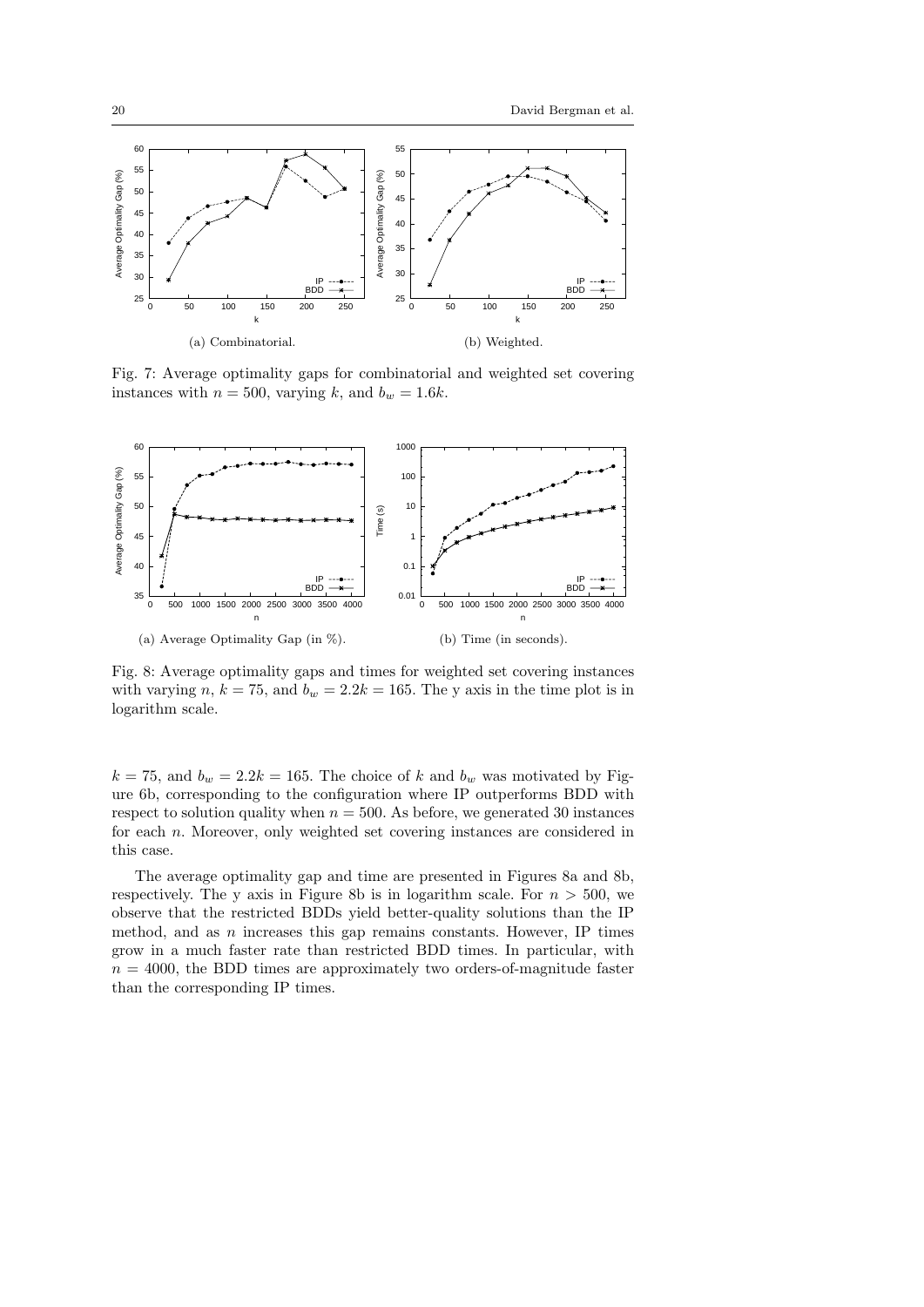

Fig. 9: Average optimality gaps for combinatorial and weighted set packing instances with  $n = 500$ ,  $k = 75$ , and varying bandwidth.

#### 6.4 Set Packing

We extend the same experimental analysis of the previous section to set packing instances. Namely, we initially compare the quality of the solutions by means of two classes of instances. In the first class we analyze variations of the bandwidth by generating random instances with  $n = 500$ ,  $k = 75$ , and setting  $b_w$  in the range  $\{|1.1k|, |1.2k|, \ldots, |2.5k|\}$ . In the second class, we analyze variations in the density of the constraint matrix *A* by generating random instances with  $n = 500, k \in \{25, 50, ..., 250\}$ , and with a fixed  $b_w = 1.6k$ . In all classes, we created 30 instances for each triple  $(n, k, b_w)$  and set 500 as the restricted BDD maximum width.

The quality is also compared with respect to the optimality gap of the feasible solutions, which is obtained by dividing the absolute difference between the solution's objective value and an upper bound to the problem by the solution's objective value. We use the the dual value at CPLEX's root node as the upper bound for each instance.

Similarly to the set covering problem, experiments were performed with two types of objective function coefficients. The first,  $c = 1$ , yields the *combinatorial* set packing problem. For the second cost function, let *nc<sup>j</sup>* again denote the number of constraints that include variable  $x_j$ ,  $j = 1, \ldots, n$ . We chose the objective coefficient of variable  $x_j$  uniformly at random from the range  $[0.75nc<sub>i</sub>, 1.25nc<sub>i</sub>]$ . As a result, variables that participate in more constraints have a higher cost, thereby yielding harder set packing problems since this is a maximization problem. This cost vector yields the *weighted* set packing problem.

The results for the first class of instances are presented in Figure 9. For all tested instances, the solution obtained from the BDD restriction was at least as good as the IP solution for all cost functions. As the bandwidth increases, the gap also increases for both techniques, as the upper bound obtained from CPLEX's root node deteriorates for larger bandwidths. However, the BDD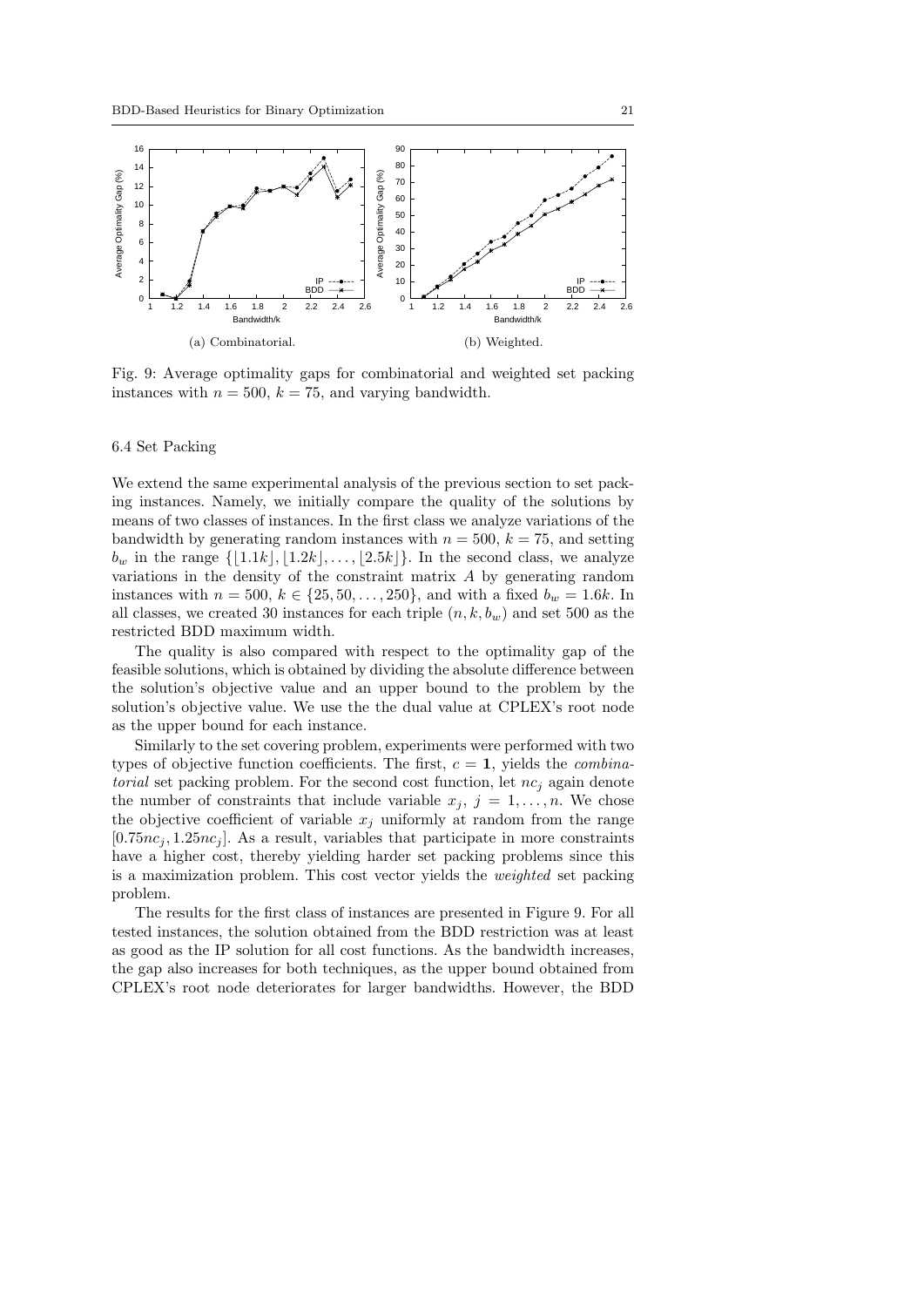

Fig. 10: Average optimality gaps for combinatorial and weighted set packing instances with  $n = 500$ , varying  $k$ , and  $b_w = 1.6k$ .

gap does not increase as much as the IP gap, which is especially noticeable for the weighted case. We note that the difference in times between the BDD and IP restrictions are negligible and lie below one second.

The results for the second class of instances are presented in Figure 10. For all instances tested, the BDD bound was at least as good as the bound obtained with IP, though the solution quality from restricted BDDs was particularly superior for the weighted case. Intuitively, since *A* is sparser, fewer BDD node states are possible in each layer, implying that less information is lost by restricting the BDD width. Finally, we observe that times were also comparable for both IP and BDD cases, all below one second.

Next, we proceed analogous to the set covering case and compare solution quality and time as the number of variables *n* increases. As before, we generated random instances with  $n \in \{250, 500, 750, \ldots, 4000\}, k = 75$ , and  $b_w = 2.2k = 165$ , and 30 instances per configuration. Only weighted set packing instances are considered.

The average optimality gap and solving times are presented in Figures 11a and 11b, respectively. Similar to the set covering case, we observe that the BDD restrictions outperform the IP heuristics with respect to both gap and time for this particular configuration. The difference in gaps between restricted BDDs and IP remains approximately the same as *n* increases, while the time to generate restricted BDDs is orders–of-magnitude less than the IP times for the largest values of *n* tested.

# **7 Conclusion**

Unlike problem-specific heuristics, general-purpose heuristics for binary optimization problems have received much less attention in the literature. Often, the latter end up incorporated into integer programming software, many of which have dozens of such heuristics at their disposal. With each heuristic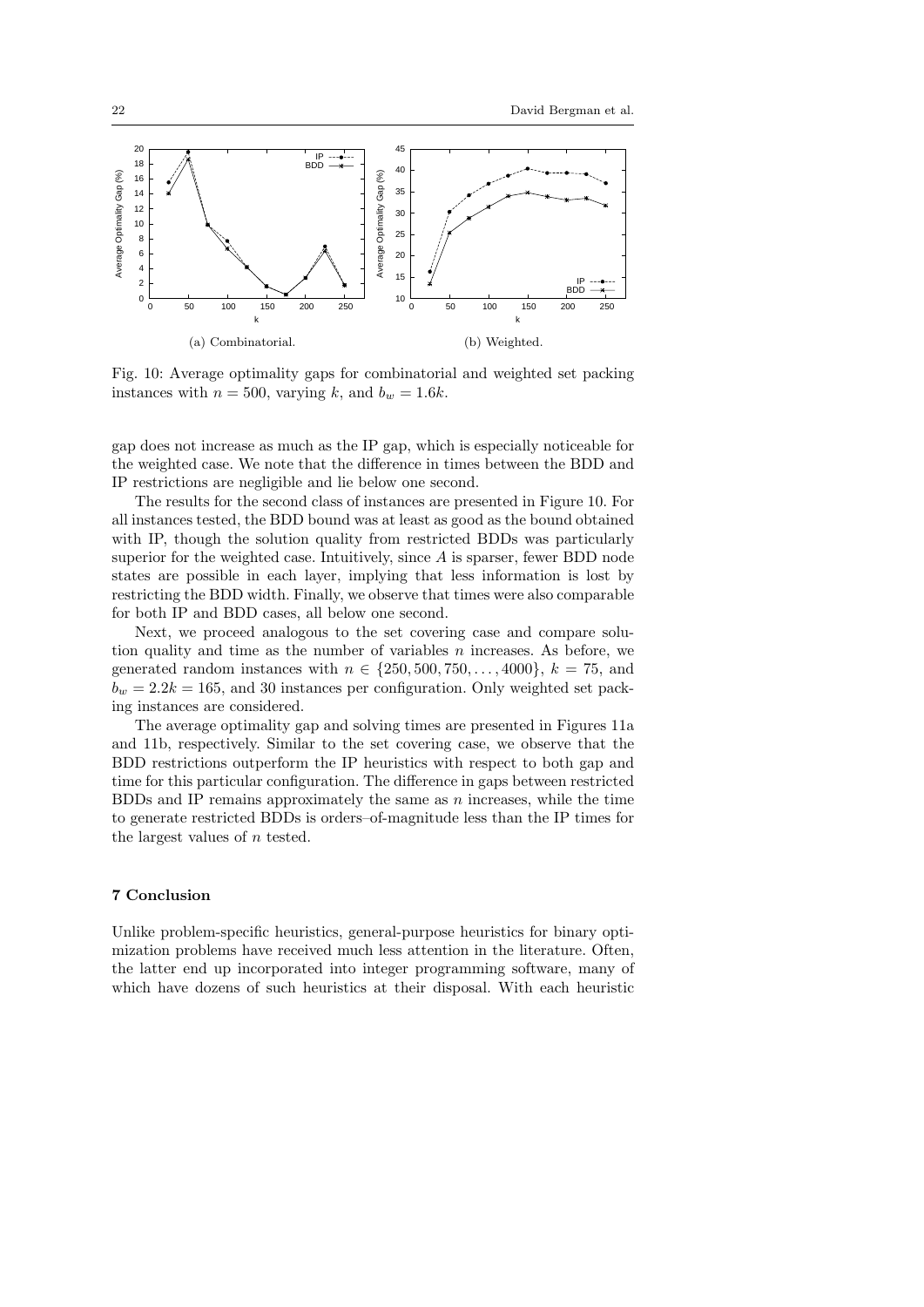

Fig. 11: Average optimality gaps and times for weighted set packing instances with varying  $n, k = 75$ , and  $b_w = 2.2k = 165$ . The y axis in the time plot is in logarithm scale.

likely to be better suited for BOPs with different mathematical structures, IP solvers typically run many of them at the root node, as well as during search, hoping to find strong primal bounds to help with node pruning and variable fixing. Therefore, it is important for these heuristics to produce high-quality solutions quickly.

We introduce a new structure, restricted BDDs, and describe how they can be used to develop a new class of general-purpose heuristics for BOPs. A restricted BDD is a limited-size directed acyclic multigraph that represents an under-approximation of the feasible set. One of the advantages of representing BOPs with BDDs is that finding the best feasible solution for any separable objective function only requires solving a shortest path problem. Secondly, adapting a generic restricted BDD to a particular problem type is simple; it amounts to defining two criteria used while building the BDD: how to delete nodes from layers that grow beyond the maximum allowed width, and how to combine equivalent nodes in a given layer. Our empirical observations indicate that a good rule of thumb for the first criterion is to keep nodes whose paths to the root of the BDD are the shortest when dealing with minimization objectives, or the longest when dealing with maximization objectives. The second criterion is more problem-specific, as detailed in Section 5, but still often easy to implement.

To test its effectiveness, we apply our restricted-BDD approach to randomly generated set covering and set packing instances, and compare its performance against the heuristic solution-finding capabilities of the stateof-the-art IP solver CPLEX. Our first empirical observation is that, among all instances tested, the quality of the solution obtained by the restricted BDD approaches the optimal value with a super-exponential-like convergence in the value of the maximum BDD width *W*, whereas the time to build the BDD and calculate the solution only grows linearly in *W*. For both the set covering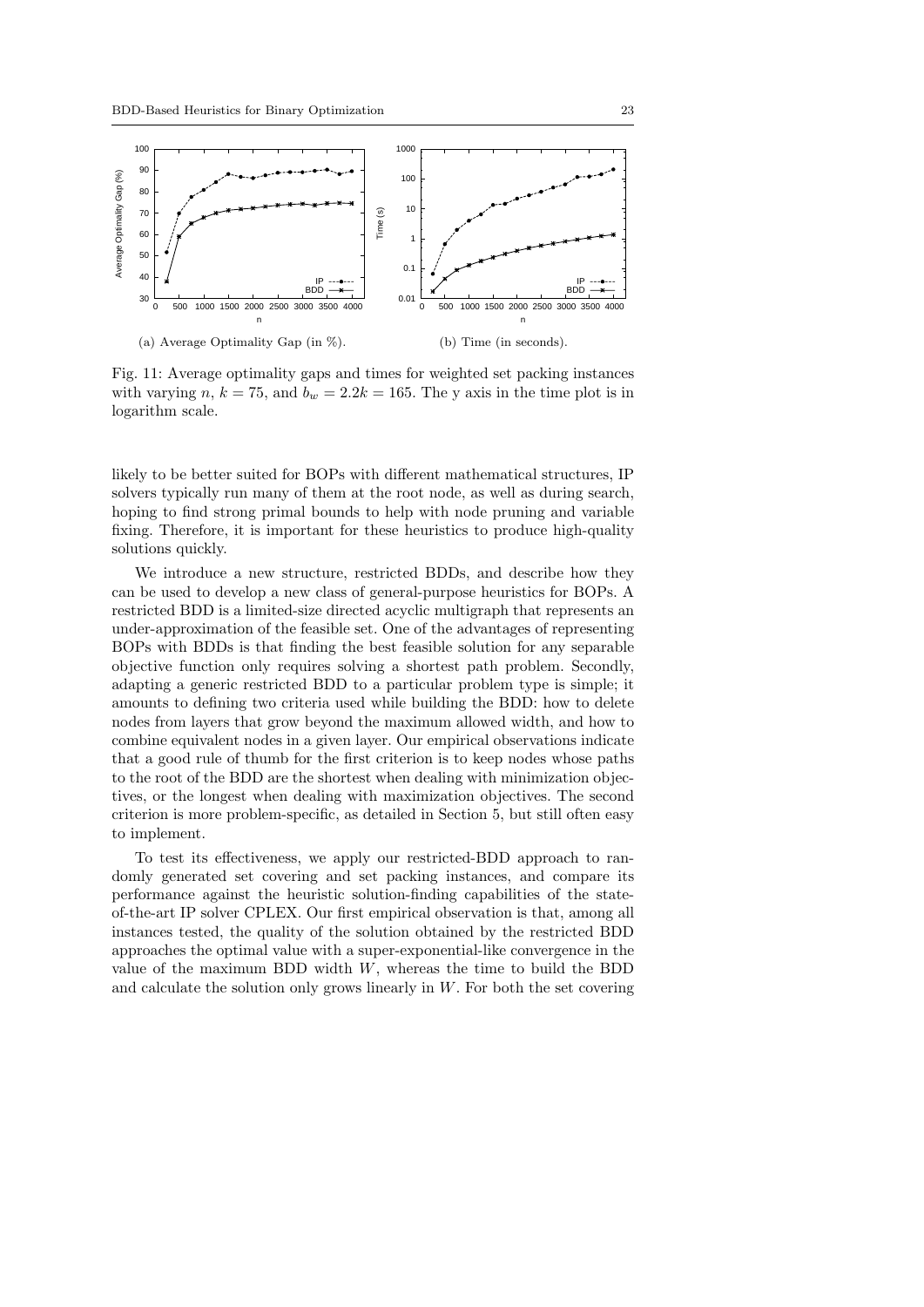and set packing problems we consider combinatorial instances, which have all costs equal to 1, as well as weighted instances, which have arbitrary costs.

For the set covering problem, solutions obtained by the restricted BDD can be up to 30% better on average than solutions obtained by CPLEX. This advantage progressively decreases as either the bandwidth of the coefficient matrix *A* increases, or the sparsity of *A* decreases. In general, the BDD performs better on weighted instances. In terms of execution time, the BDD approach has a slight advantage over the IP approach on average, and can sometimes be up to twice as fast.

For the set packing problem, the BDD approach exhibits even better performance on both the combinatorial and weighted instances. Its solutions can be up to 70% better on average than the solutions obtained by CPLEX, with the BDD performing better on weighted instances than on combinatorial instances once again. Unlike what happened in the set covering case, on average, the BDD solutions were always at least as good as the ones produced by CPLEX. In addition, the BDD's performance appears to improve as the bandwidth of *A* increases. As the sparsity of *A* changes, the BDD's performance is good for sparse instances, drops at first as sparsity starts to increase, and tends to slowly increase again thereafter. In terms of execution time, the BDD approach can be up to an order of magnitude faster than CPLEX.

In summary, our results indicate that restricted BDDs can become a useful addition to the existing library of heuristics for binary optimization problems. Several aspects of our algorithm may still need to be further investigated, including the application to broader classes of problems and how BDDs can be incorporated into existing complete or heuristic methods. For example, they could be used as an additional primal heuristic during a branch-andbound search. Moreover, restricted BDDs could also be applied to problems for which no strong linear programming relaxation is known, since they can accommodate constraints of arbitrary form.

### **References**

- Aarts E, Lenstra JK (1997) Local Search in Combinatorial Optimization. John Wiley & Sons, New York
- Akers SB (1978) Binary decision diagrams. IEEE Transactions on Computers C-27:509–516
- Andersen HR, Hadzic T, Hooker JN, Tiedemann P (2007) A constraint store based on multivalued decision diagrams. In: Bessière C  $(ed)$  Principles and Practice of Constraint Programming (CP 2007), Springer, Lecture Notes in Computer Science, vol 4741, pp 118–132
- Becker B, Behle M, Eisenbrand F, Wimmer R (2005) BDDs in a branch and cut framework. In: Nikoletseas S (ed) Experimental and Efficient Algorithms, Proceedings of the 4th International Workshop on Efficient and Experimental Algorithms (WEA 05), Springer, Lecture Notes in Computer Science, vol 3503, pp 452–463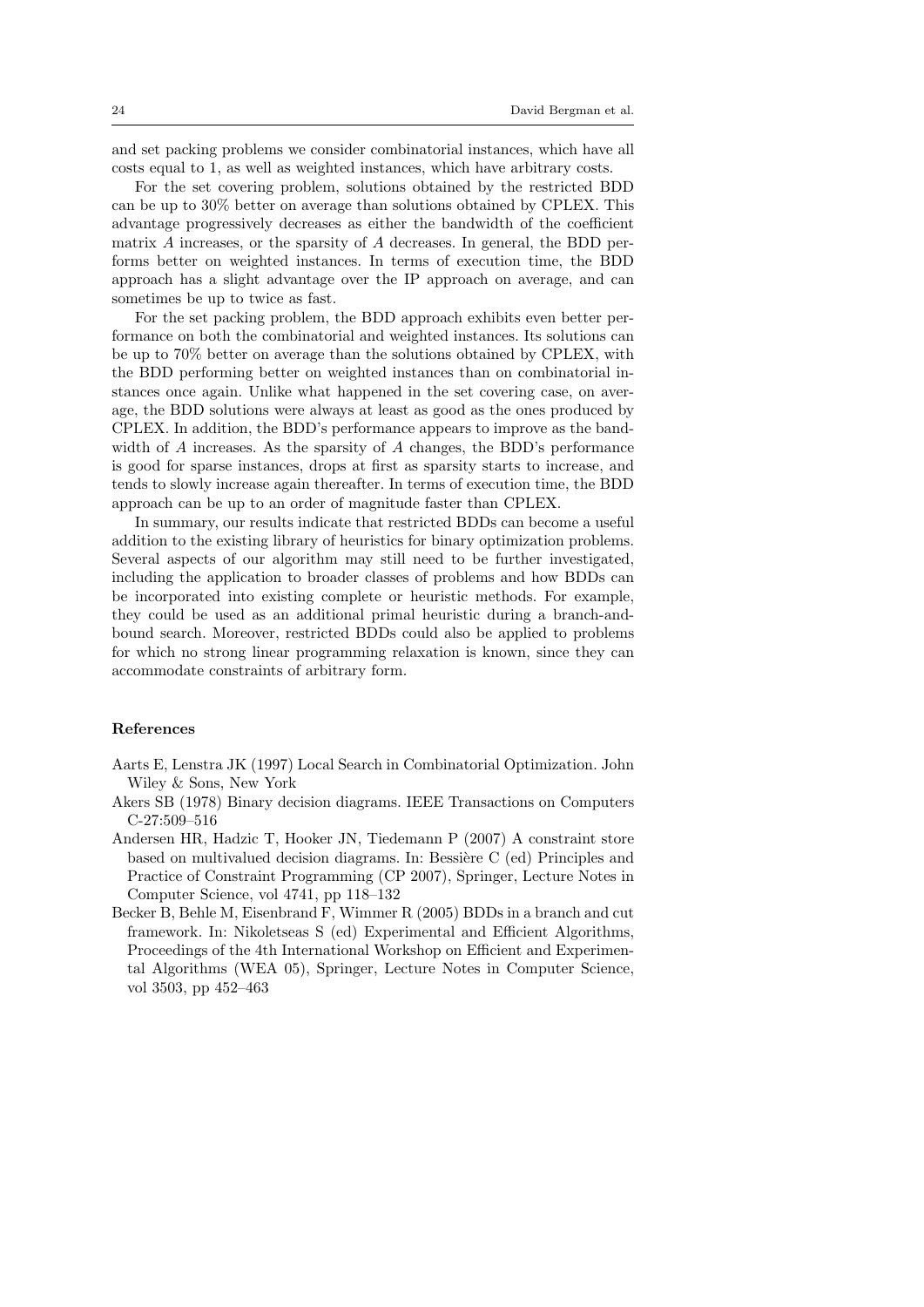- Behle M, Eisenbrand F (2007) 0/1 vertex and facet enumeration with BDDs. In: Proceedings of the Workshop on Algorithm Engineering and Experiments (ALENEX), SIAM, pp 158–165
- Bergman D, van Hoeve WJ, Hooker JN (2011) Manipulating MDD relaxations for combinatorial optimization. In: Achterberg T, Beck J (eds) CPAIOR, Springer, Lecture Notes in Computer Science, vol 6697, pp 20–35
- Bergman D, Cire AA, van Hoeve WJ, Hooker JN (2012) Variable ordering for the application of BDDs to the maximum independent set problem. In: Beldiceanu N, Jussien N, Pinson E (eds) 9th International Conference on Integration of AI and OR Techniques in Constraint Programming for Combinatorial Optimization Problems (CPAIOR'12), Springer Verlag, Nantes, France, Lectures Notes in Computer Science, vol 7298, pp 34–49
- Berthold T (2006) Primal heuristics for mixed integer programs. Master's thesis, Zuze Institute Berlin
- Bertsimas D, Iancu DA, Katz D (2013) A new local search algorithm for binary optimization. INFORMS Journal on Computing 25(2):208–221
- Bryant RE (1986) Graph-based algorithms for boolean function manipulation. IEEE Transactions on Computers C-35:677–691
- Caprara A, Fischetti M, Toth P (1998) Algorithms for the set covering problem. Annals of Operations Research 98:2000
- Corso GMD, Manzini G (1999) Finding exact solutions to the bandwidth minimization problem. Computing 62(3):189–203
- Eckstein J, Nediak M (2007) Pivot, cut, and dive: a heuristic for 0-1 mixed integer programming. J Heuristics 13(5):471–503
- Feige U (2000) Approximating the bandwidth via volume respecting embeddings. J Comput Syst Sci 60(3):510–539
- Fischetti M, Glover F, Lodi A (2005) The feasibility pump. Math Program 104(1):91–104
- Fulkerson DR, Gross OA (1965) Incidence matrices and interval graphs. Pac J Math 15:835–855
- Glover F, Laguna M (1997a) General purpose heuristics for integer programming – Part I. Journal of Heuristics  $2(4):343-358$
- Glover F, Laguna M (1997b) General purpose heuristics for integer programming – Part II. Journal of Heuristics  $3(2):161-179$
- Grosso A, Locatelli M, Pullan W (2008) Simple ingredients leading to very efficient heuristics for the maximum clique problem. Journal of Heuristics 14(6):587–612
- Gurari EM, Sudborough IH (1984) Improved dynamic programming algorithms for bandwidth minimization and the mincut linear arrangement problem. Journal of Algorithms 5:531–546
- Hadzic T, Hooker JN (2006) Postoptimality analysis for integer programming using binary decision diagrams, presented at GICOLAG workshop (Global Optimization: Integrating Convexity, Optimization, Logic Programming, and Computational Algebraic Geometry), Vienna. Tech. rep., Carnegie Mellon University